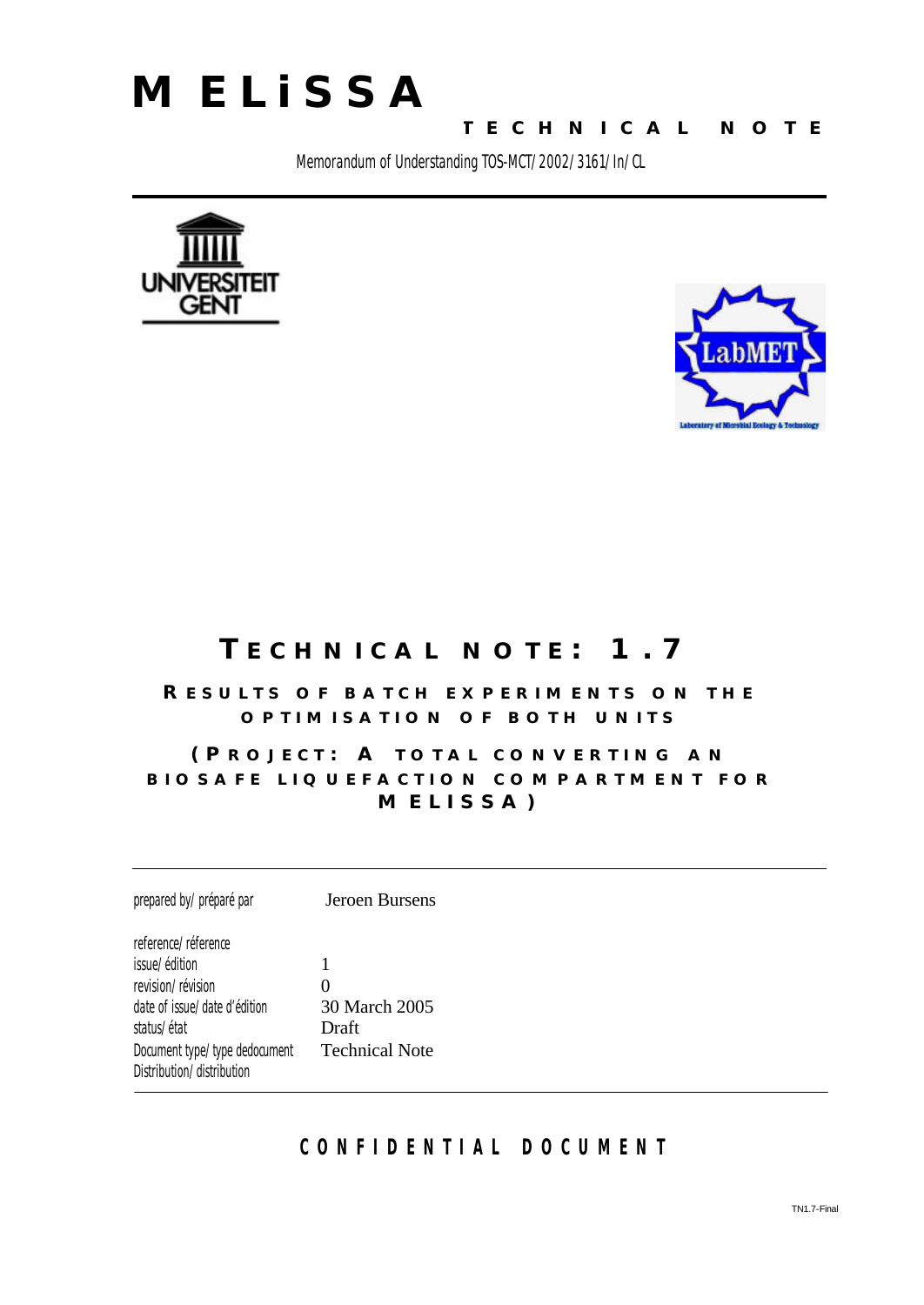issue 1 revision

page ii of iii

| Title<br>titre             | Results of batch experiments on the optimisation of issue<br>both units |                           |                   | issue        | $\mathbf{1}$<br>$\mathbf{0}$<br>revision<br>revision |
|----------------------------|-------------------------------------------------------------------------|---------------------------|-------------------|--------------|------------------------------------------------------|
| author<br>auteur           | Jeroen Bursens                                                          |                           |                   | date<br>date | 15/10/<br>04                                         |
| approved by<br>approuvé by |                                                                         |                           |                   | date<br>date |                                                      |
|                            | reason for change / raison du changement                                | CHANGE LOG<br>issue/issue | revision/revision | date/date    |                                                      |

### **CHANGE RECORD**

Issue: 1 Revision: 0

| reason for change/raison du changement | page(s)/page(s) | paragraph(s)/paragraph(s) |
|----------------------------------------|-----------------|---------------------------|
|                                        |                 |                           |

#### **APPROVAL**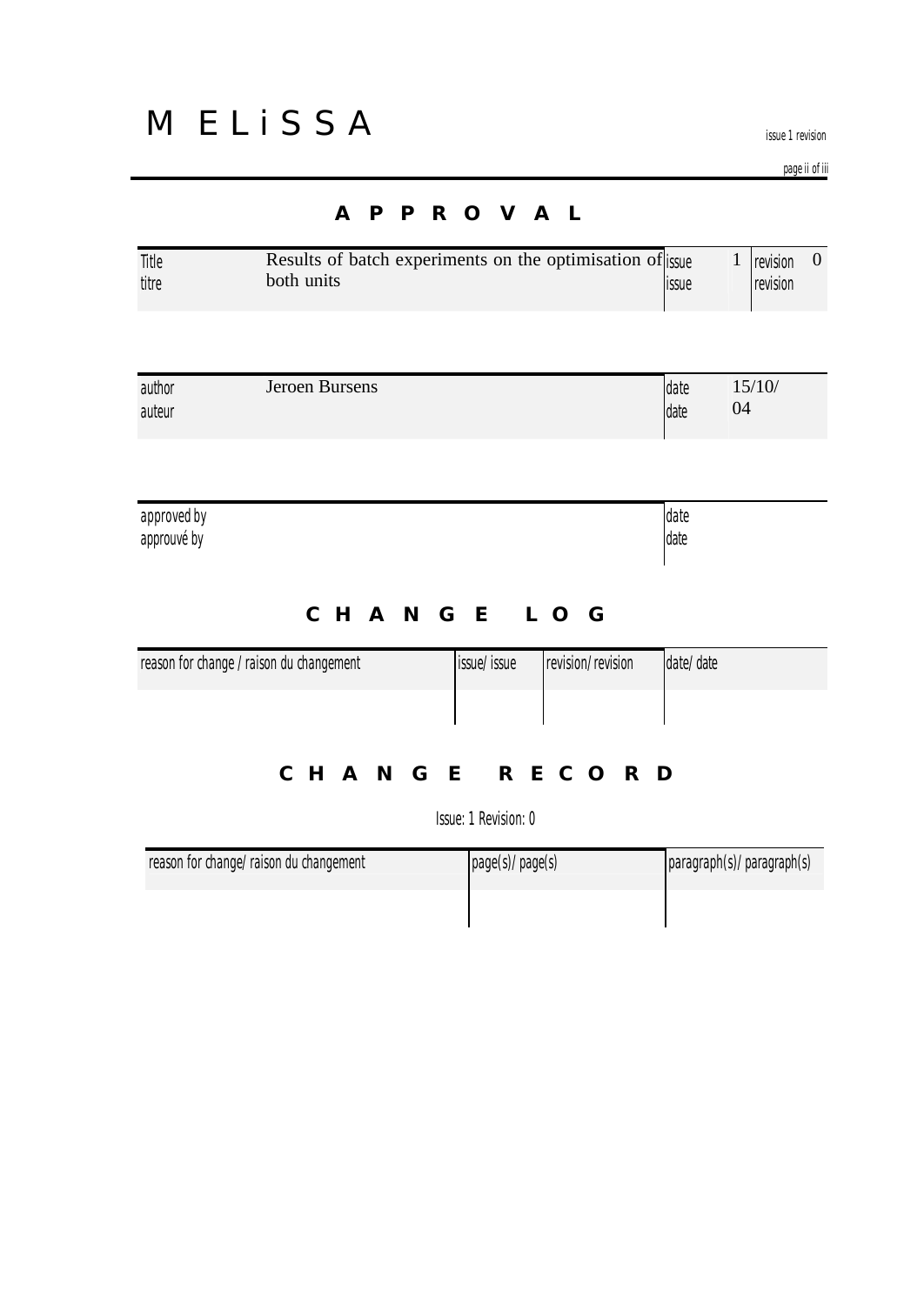issue 1 revision

page iii of iii

#### **T ABLE O F C ONTENTS**

| $\mathbf{2}$     |  |
|------------------|--|
|                  |  |
|                  |  |
|                  |  |
|                  |  |
|                  |  |
| 3 <sup>1</sup>   |  |
|                  |  |
|                  |  |
|                  |  |
| $\boldsymbol{4}$ |  |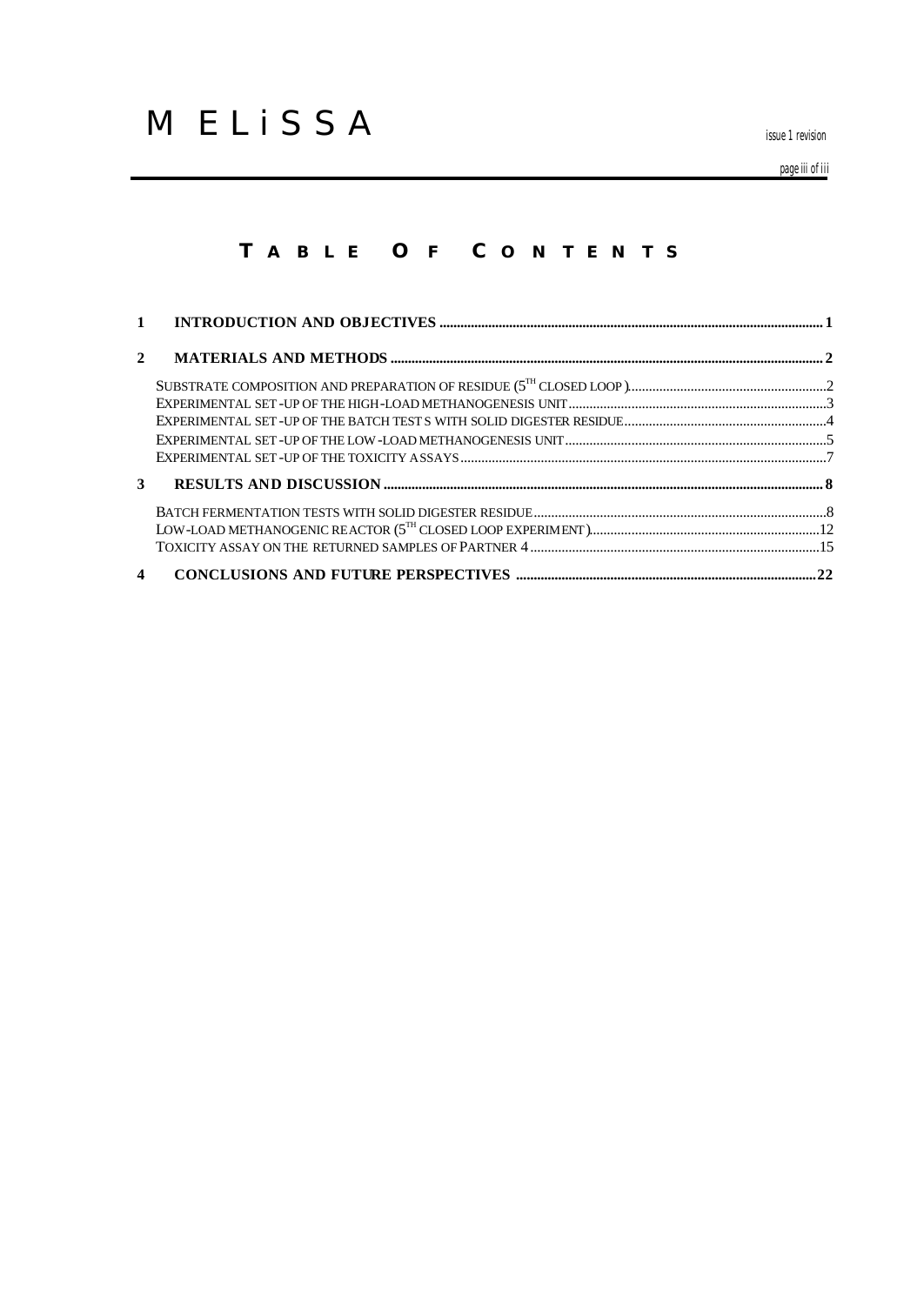### **1 INTRODUCTION AND OBJECTIVES**

The main objectives of the third technical note of the second phase of this project were on the optimization of both methanogenic reactor configurations. To verify the influence of a longer solid retention time of the high-load reactor on the biogas production, additional batch experiments were performed with mixed liquor of the high-load methanogenic reactor. This mixed liquor was supplied with different amounts (0; 1, 1.3; 1.6 and 2 g VS) of pre-digested material (solid digester residue from the high-load methanogenic reactor). Secondly, a fifth closed loop experiment was performed with the methanogenic biofilm reactor treating the material from the Fibrobacter and subsequently the subcritical liquefaction unit. Additionally, toxicity experiments were performed on several effluents of the liquefaction unit to verify whether compounds toxic for methanogenesis were produced during this treatment. The tasks described for this TN are given below:

#### INPUTS

- Operationa l high-load and low-load methanogenesis unit
- Required analysis equipment for COD-analysis, DM-analysis, ammonia analysis

#### Tasks included

- Batch experiments with raw substrate to optimise both reactor configurations: biogas yield, carrier material, solid retention time, …
- Substrate exchange with Partner 2 and Partner 4 (solid digester residue)
- Batch experiments with supernatant from Partner 2 and hydrolysate from Partner 4

In Figure 1, the conceptual scheme of a total converting liquefaction compartment as designed and agreed upon in the latest progress meeting is depicted. The concept combines three

| TN 1.7<br>Results of batch experiments on the optimisation of both units                                                                              |  |  |  |
|-------------------------------------------------------------------------------------------------------------------------------------------------------|--|--|--|
| <b>UGent</b>                                                                                                                                          |  |  |  |
| This document is confidential property of the MELISSA partners and shall not be used, duplicated, modified or transmitted without their authorization |  |  |  |
| Memorandum of Understanding TOS-MCT/2002/3161/In/CL                                                                                                   |  |  |  |
|                                                                                                                                                       |  |  |  |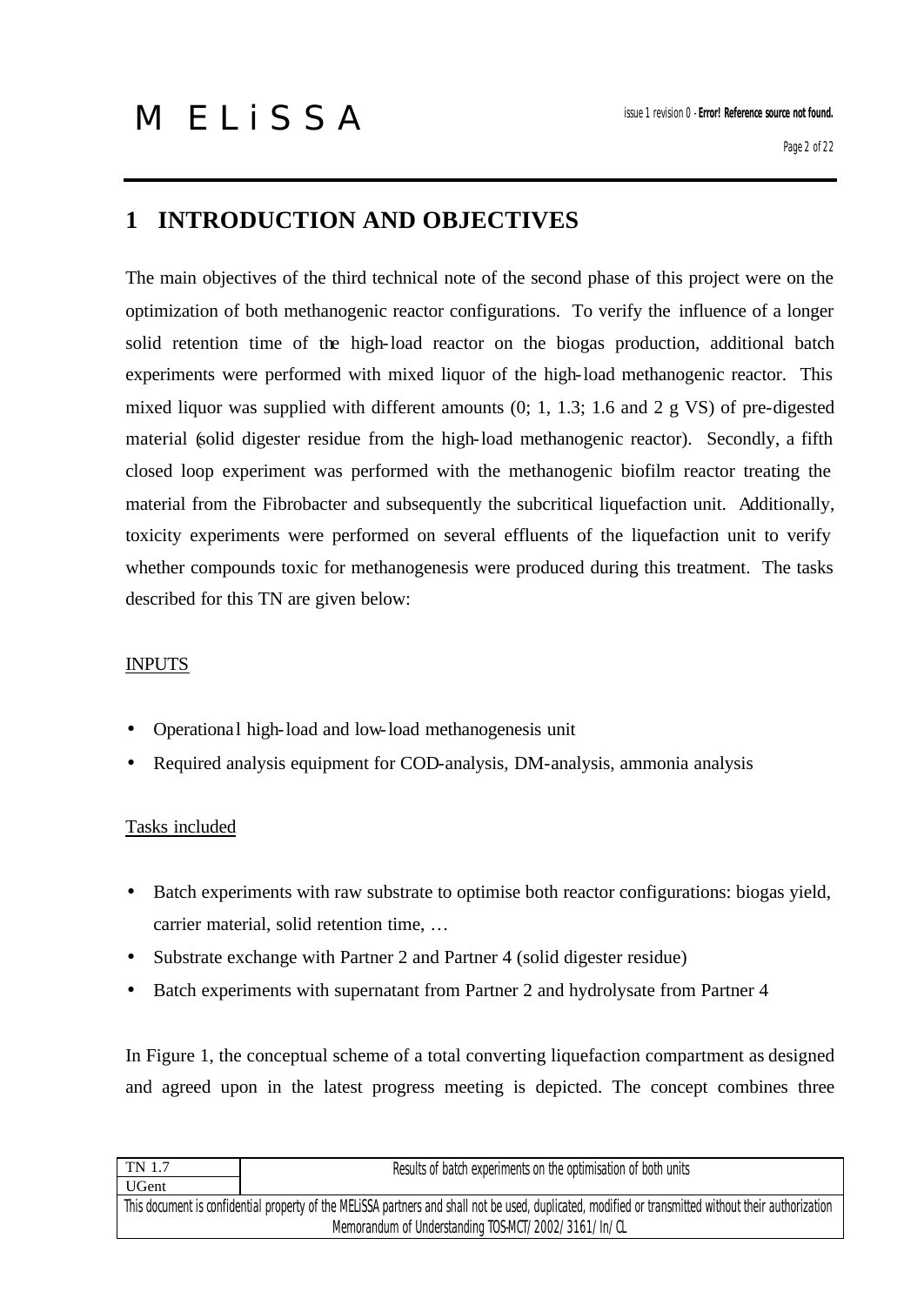## **MELISSA**

technologies being methanogenesis, *Fibrobacter* liquefaction and thermal sub-critical liquefaction.



**Figure 1: Conceptual scheme of a total converting and biosafe liquefaction compartment for MELiSSA**

### **2 MATERIALS AND METHODS**

### **Substrate composition and preparation of residue (5th closed loop)**

#### SUBSTRATE COMPOSITION

The composition of the 2% DM substrate was similar to the previous TN's:

**10% DM** *Spirulina* (95% DM):2.85 g/L

**24% wheat straw** (95% DM): 6.65 g/L

**22.5% fresh cabbage** (9% DM): 6.3 g/L

**22.5 % soya** (90% DM): 6.3 g/L

**21.5 % faeces** (10% DM): 6 g/L

| TN 1.7<br>Results of batch experiments on the optimisation of both units                                                                              |  |  |
|-------------------------------------------------------------------------------------------------------------------------------------------------------|--|--|
| <b>UGent</b>                                                                                                                                          |  |  |
| This document is confidential property of the MELISSA partners and shall not be used, duplicated, modified or transmitted without their authorization |  |  |
| Memorandum of Understanding TOS-MCT/2002/3161/In/CL                                                                                                   |  |  |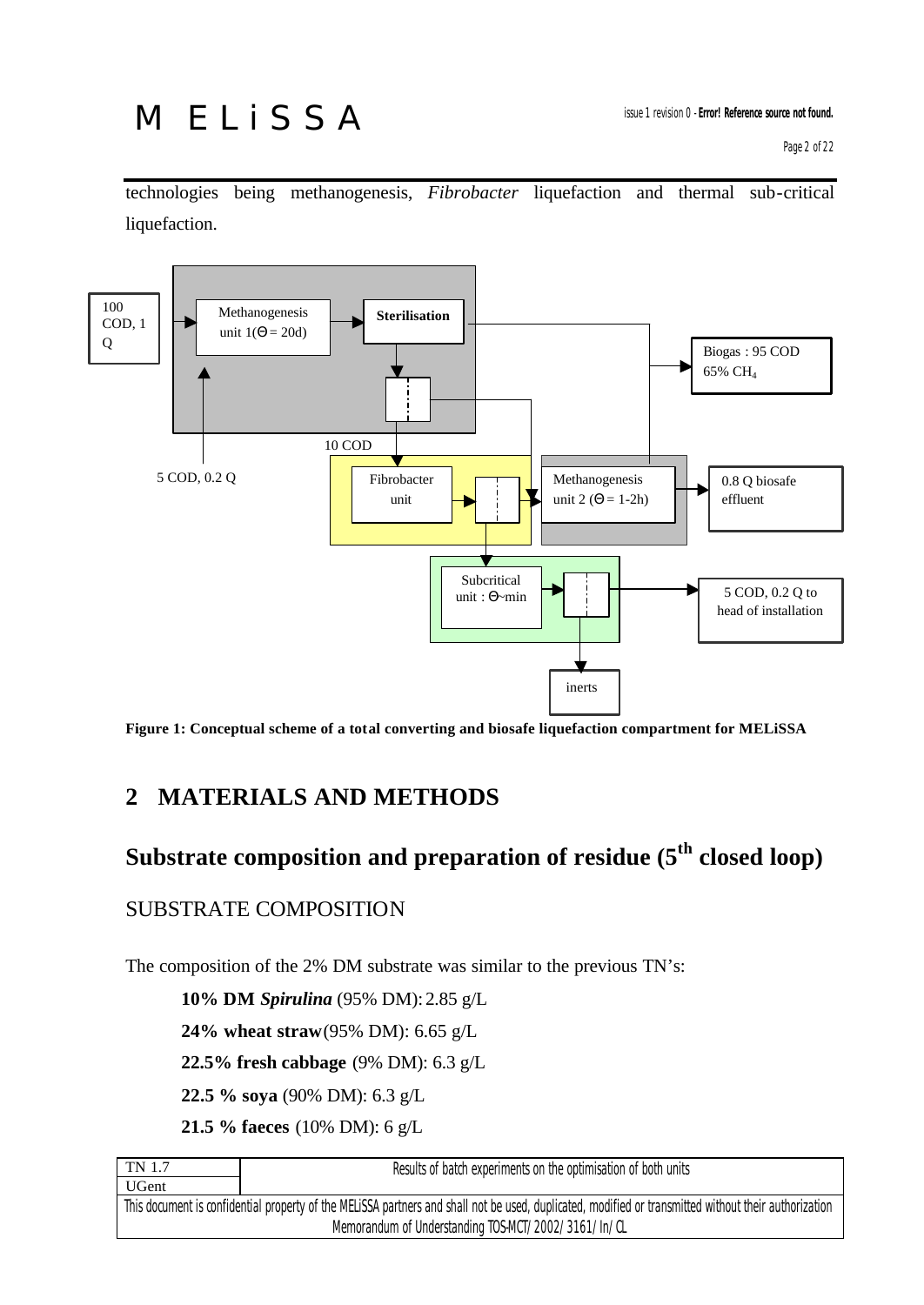After CSTR fermentation, the solids of the digested effluent were separated from the liquid matrix by centrifugation (5 min. at 7000 rpm). One part was collected in a closed vessel, frozen and subsequently distributed to Partner 2 (about 400 g DM solids) and to Partner 4 (about 100 g DM solids). The other part was used to perform the batch fermentation tests with the addition of solids.

#### **Experimental set-up of the high-load methanogenesis unit**

A 10 Liter anaerobic PVC-reactor is used for the anaerobic digestion of the defined feed. As indicated in Figure 2, the digester is maintained at a constant temperature of 34°C by placing it in an incubator. The reactor is a CSTR-type (continuously stirred tank reactor) and is shaken on a shaker platform (INNOVA shaker) at a constant 70 rpm.

The reactor is fed batch wise at regular time intervals. For each volume of the feed fed to the reactor, a same volume of stirred mixed liquor is withdrawn simultaneously. The biogas passes by an electronic milligascounter device (Fachhochschule Bergedorf, Hamburg-Harburg, Germany) with a resolution of 1 ml and an accuracy of 3%. The biogas composition has been monitored during the preparation and fermentation of the batch fibrous residues.

The volumetric loading rate of the mesophilic digester was held at 1.33 g COD/L.day (Chemical Oxygen Demand) over a period of 3 - 4 months in order to obtain the necessary amount of fibrous residue (about 400 g DM (Dry Matter) to distribute to Partner 2 and about 100 g DM to Partner 4). Reactor performance was stable at the given volumetric loading rate.

The dry matter content of the synthetic feed was kept at 2% dry matter. The reactor was fed in quantities of 0.5 L feed/day. In order to maintain a hydraulic retention time of at least 15 days, the liquid reactor volume was set at 7.5 L.

| TN 1.7<br>Results of batch experiments on the optimisation of both units                                                                              |  |  |
|-------------------------------------------------------------------------------------------------------------------------------------------------------|--|--|
| UGent                                                                                                                                                 |  |  |
| This document is confidential property of the MELISSA partners and shall not be used, duplicated, modified or transmitted without their authorization |  |  |
| Memorandum of Understanding TOS-MCT/2002/3161/In/CL                                                                                                   |  |  |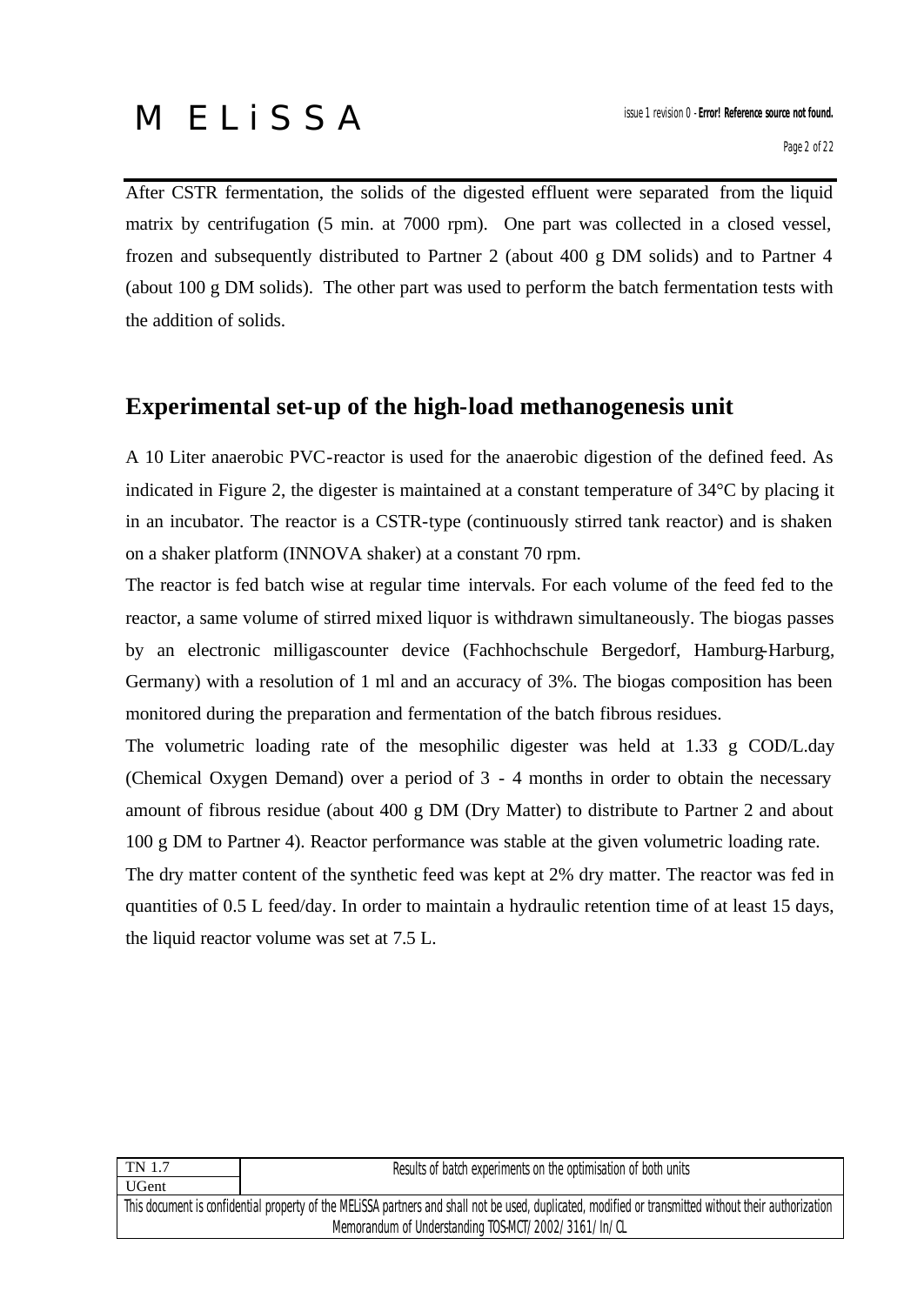

**Figure 2: Scheme of the 2 mesophilic digesters for the fermentation and subsequent distribution of the digester residues (approximately 400 + 100 gram DM)**

#### **Experimental set-up of the batch tests with solid digester residue**

Batch fermentation tests were set up with effluent (mixed liquor) from the CSTR reactor. All experiments were performed in 500 mL erlenmeyers containing a fixed amount of mixed liquour from the two main mesophilic reactors. The volume of mixed liquor present in each batch bottle was 400 mL. The mixed liquor contained a solid phase, existing both of flocculated non-granular sludge (methanogenic bacteria) and residual fibres from previous fermentations. The liquid phase consists mainly of soluble biopolymers. The experiments were run over a period of 26 days.

The effluent of the main methanogenic reactors was collected and centrifuged (5 min., 7000 rpm) to separate the solid fraction. This solid fraction (7.6 % VS) was added in different amounts (0, 1, 1.3, 1.6 and 2 g of VS) to the batch fermentation tests to evaluate the extra biogas production.

| TN 1.7<br>Results of batch experiments on the optimisation of both units                                                                              |  |  |  |
|-------------------------------------------------------------------------------------------------------------------------------------------------------|--|--|--|
| <b>UGent</b>                                                                                                                                          |  |  |  |
| This document is confidential property of the MELISSA partners and shall not be used, duplicated, modified or transmitted without their authorization |  |  |  |
| Memorandum of Understanding TOS-MCT/2002/3161/In/CL                                                                                                   |  |  |  |
|                                                                                                                                                       |  |  |  |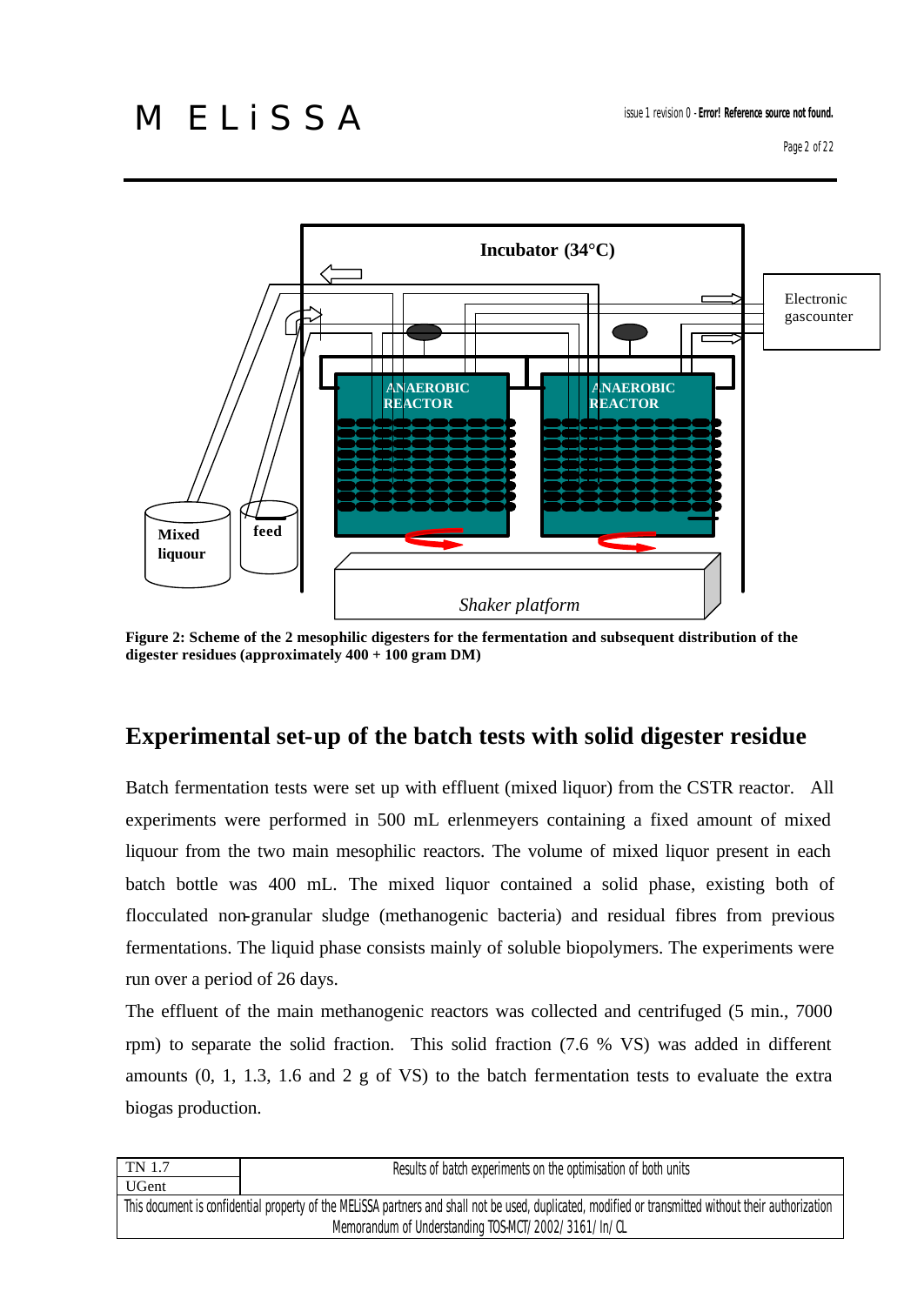Bottles 1 and 2 were the control samples which were supplied with the raw substrate only (approx. 0.5 g DM). Bottles 3 and 4 were supplied with the raw substrate (approx. 0.51 g DM) and 1 g of VS solid digester residue (corresponding with 13.1 g wet solid digester residue). Bottles 5 and 6 were supplied with the raw substrate (approx. 0.51 g DM) and 1.3 g of VS solid digester residue (corresponding with 17 g wet solid digester residue). Bottles 7 and 8 were supplied with the raw substrate (approx. 0.51 g DM) and 1.6 g of VS solid digester residue (corresponding with 21 g wet solid digester residue). Bottles 9 and 10 were supplied with the raw substrate (approx. 0.51 g DM) and 2 g of VS solid digester residue (corresponding with 26.2 g wet solid digester residue). The volume of biogas was monitored for each bottle. The pH was measured at time zero, after 2 days of incubation and at the end of the test period (after 26 days of incubation). After 26 days of incubation, the biogas was analysed for methane and carbon dioxide. Samples of the mixed liquor were analysed for the dry matter and volatile solids content.

All fermentation trials were performed in duplicate to check for the reproducibility. The reactors were shaken manually three to four times per day.



**Figure 3: Experimental set-up for batch fermentation tests with raw substrate and raw substrate supplied with 0, 1, 1.3, 1.6 and 2 g VS of solid digester residue**

### **Experimental set-up of the low-load methanogenesis unit**

For this experiment, the same reactor set-up as described in the previous Technical Note (TN 1.6) was used. The fixed-bed biofilm reactor had a volume of 1.5 L. The reactor was filled

| TN 1.7                                                                                                                                                | Results of batch experiments on the optimisation of both units |  |  |
|-------------------------------------------------------------------------------------------------------------------------------------------------------|----------------------------------------------------------------|--|--|
| <b>UGent</b>                                                                                                                                          |                                                                |  |  |
| This document is confidential property of the MELISSA partners and shall not be used, duplicated, modified or transmitted without their authorization |                                                                |  |  |
| Memorandum of Understanding TOS-MCT/2002/3161/In/CL                                                                                                   |                                                                |  |  |
|                                                                                                                                                       |                                                                |  |  |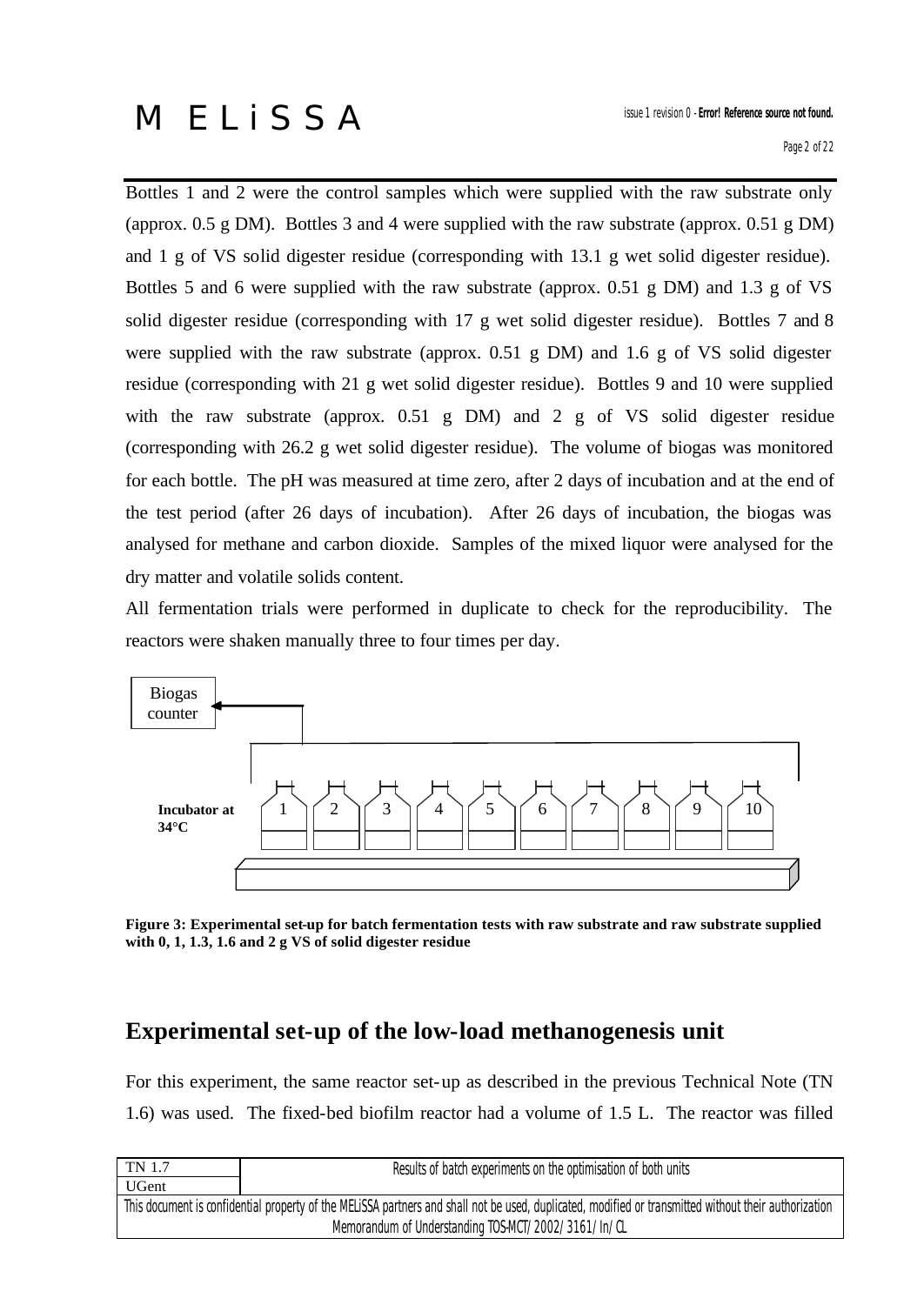with 1 dm<sup>3</sup> of polyethylene wheels (852 rings in total) (Kaldnes), with a total surface area of 800 m<sup>2</sup>/m<sup>3</sup> and a protected surface area of 500 m<sup>2</sup>/m<sup>3</sup>. To initiate the biofilm formation, 1 L of tap water and 500 mL of sludge from the CSTR were added. Subsequently the liquid was continuously recycled at an up flow velocity of 2 m/h and at daily basis between 0.67 and 1.3 g COD/L.day was dosed during a period of 10 weeks. Subsequently, the excess of (free) sludge was removed from the reactor. The methanogenic activity during the experiments is thus mainly propagated by the biofilm. Only minor amounts of the CSTR-sludge couldn't be decanted, because part of the sludge was trapped within the matrix of the polypropylene rings. The initiation of the biofilm and the experiments were performed at mesophilic temperature ranges. A schematic presentation of the reactor set-up is depicted in Figure 4.



**Figure 4. Schematic presentation of the reactor set-up of the low-load methanogenesis unit.** 

After the start-up period of the fixed-bed biofilm reactor, the returned effluent from the Fibrobacter digestion followed by the sub-critical liquefaction was added to the fixed-bed biofilm reactor. This was done in two subsequently performed experiments. In a first experiment, 0.875 L of the returned effluent was diluted to 1.5 L before it was fed to the biofilm reactor. In a second experiment, the recirculation point of the fixed-bed biofilm reactor was lowered to decrease the volume of the reactor to 1 L. 0.8 L of the returned effluent

| TN 1.7                                                                                                                                                | Results of batch experiments on the optimisation of both units |  |  |
|-------------------------------------------------------------------------------------------------------------------------------------------------------|----------------------------------------------------------------|--|--|
| <b>UGent</b>                                                                                                                                          |                                                                |  |  |
| This document is confidential property of the MELISSA partners and shall not be used, duplicated, modified or transmitted without their authorization |                                                                |  |  |
| Memorandum of Understanding TOS-MCT/2002/3161/In/CL                                                                                                   |                                                                |  |  |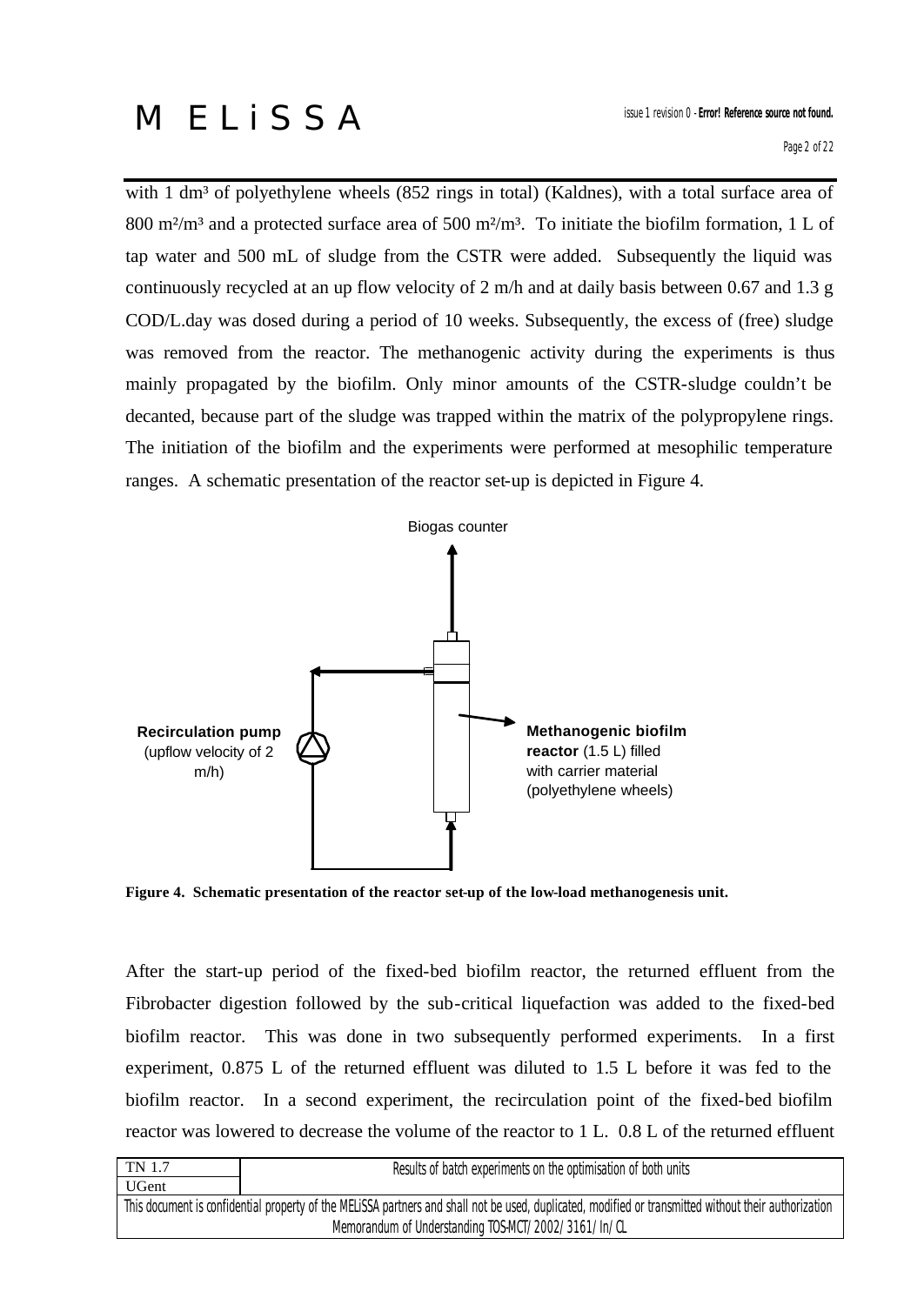was diluted to 1 L. The liquids were continuously recirculated with an up flow velocity of 2 m/h. The biogas production and parameters as  $\text{COD}_t$ ,  $\text{COD}_s$ , VFA and pH were followed on regularly basis, during a total period of 7 to 8 days.

#### **Experimental set-up of the toxicity assays**

The inoculum used for the toxicity assays was a highly active anaerobic granular sludge, originating from a full-scale UASB reactor of a paper-processing factory. In each reactor of 1 L, 200 ml of seed sludge (about 137 g dry weight sludge/L) was supplied with substrate (different liquefaction effluents with a volume between  $570 - 762.5$  mL). To each reactor, tap water was added to a total reactor volume of 1 L. In a first control test (C1), only tap water (800 mL) was added to the seed sludge (without substrate) to quantify the background biogas production of the inoculum. To demonstrate the methanogenic activity of the seed sludge, a second control test (C2) with the same amount of seed sludge and the addition of 2.5 g glucose and 3.2 g sodium acetate (together 5 g COD) in 800 ml tap-water (total reactor volume of 1 L), was performed. The other test reactors were T1 to T5 (substrate see Table 7). At time zero, after 2, 3.2, 7 (C1, T2, T3, T4 and T5) and 13 days (C2 and T1), a sample of the supernatant was taken and analysed for CODt (total COD), CODs (soluble COD) and VFA (volatile fatty acids). The biogas production was monitored and the pH of the mixed liquor was measured regularly.

When the biogas production had reached a plateau, 1 g glucose (easy biodegradable compound) was added to the different test reactors and to the control reactors to investigate whether toxic compounds were inhibiting the biogas production. The CODs and pH was measured at time 0' and at the end of the fermentation test.

| TN 1.7                                                                                                                                                | Results of batch experiments on the optimisation of both units |  |  |
|-------------------------------------------------------------------------------------------------------------------------------------------------------|----------------------------------------------------------------|--|--|
| UGent                                                                                                                                                 |                                                                |  |  |
| This document is confidential property of the MELiSSA partners and shall not be used, duplicated, modified or transmitted without their authorization |                                                                |  |  |
| Memorandum of Understanding TOS-MCT/2002/3161/In/CL                                                                                                   |                                                                |  |  |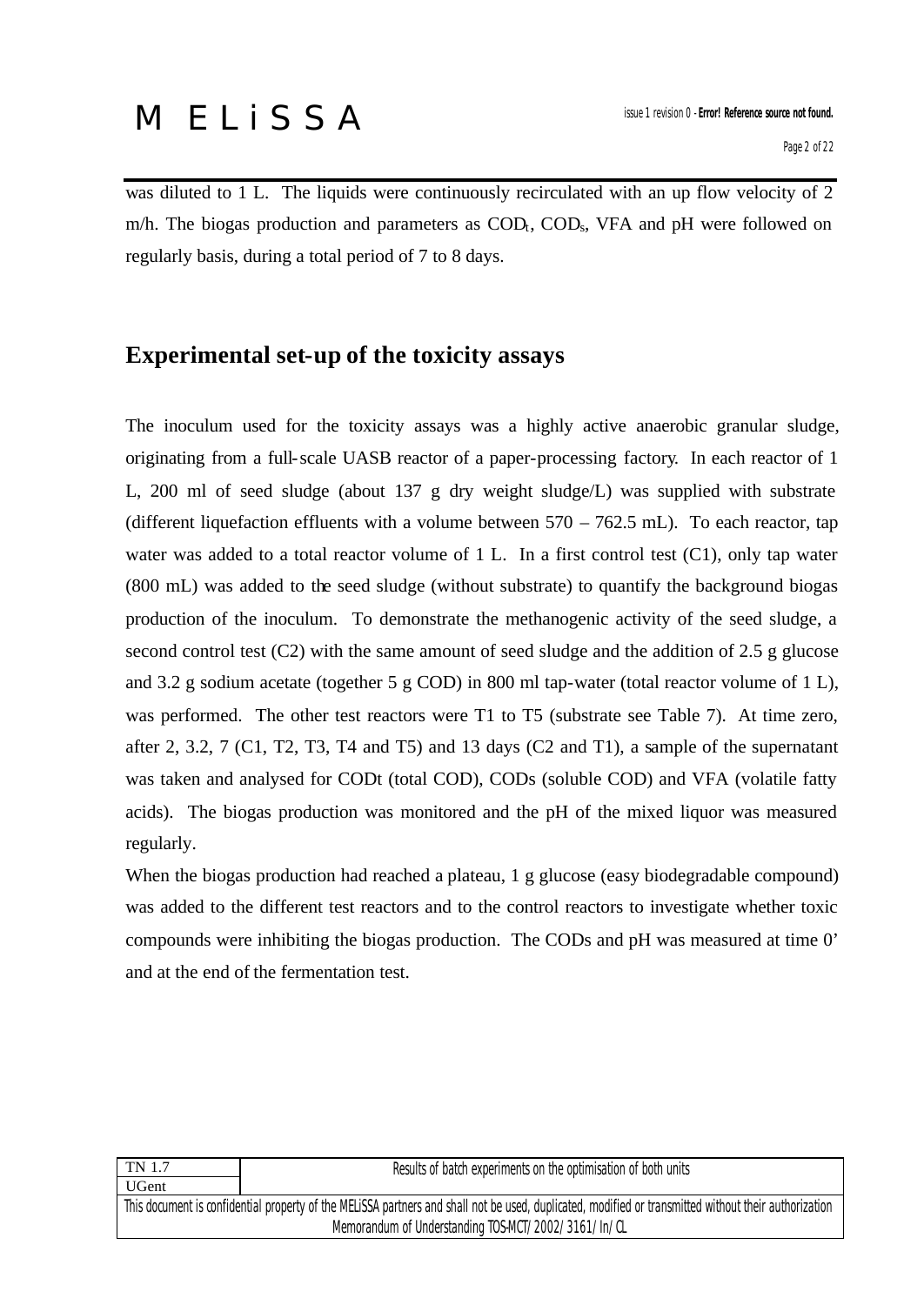### **3 RESULTS AND DISCUSSION**

#### **Batch fermentation tests with solid digester residue**

The solid digester residue used in the batch fermentation tests was originating from the effluent of the main mesophilic digester and was separated from the supernatant by centrifugation. The characteristics of the solid digester residue are shown in Table 1.

Value Unit Dry matter content (DM) 9.6 m% Ash content  $(AS)$  2 m% Volatile solids (VS) 7.6 m<sup>%</sup>

Table 1. Characteristics of the solid digester residue used in the batch fermentation tests

The tests were started with 400 mL mixed liquor of the main mesophilic digester. One day before the actual test, 0.51 g DM was added to the reactors in order to verify if the gas tubing and columns were not leaking. All the reactors gave the same gas production after one day.

In TN 1.6 it was found that there was no difference in extra biogas production when 2 or 3 g VS of solid digester residue was added to mixed liquor of the main mesophilic digester. In this work package, the amount of solid digester residue was varied between 1 and 2 g VS. In the experiment, the biogas production of the control reactors (C1) which were supplied with 0.51 g DM of raw substrate, was compared to the biogas production of the test reactors T1, T2, T3 and T4 which were supplied with 0.51 g DM of raw substrate and 1, 1.3, 1.6 and 2 g VS of solid digester residue respectively. This corresponds with 1.3, 1.7, 2 and 2.6 g DM. The volumetric loading rate (Bv) of the control reactors (C1) on time zero was 1.3 g DM/L.d; the pH of the mixed liquor was  $7.40 \pm 0.04$ . The Bv of the test reactors T1, T2, T3 and T4 were 4.5, 5.5, 6.3 and 7.8 g DM/L.d respectively; the corresponding pH of the mixed liquor was  $7.43 \pm 0.02$ ,  $7.42$  $\pm$  0.04, 7.41  $\pm$  0.02, 7.48  $\pm$  0.08. The volumetric loading rates were calculated on the volume of mixed liquor taken from the main digester (400 mL). In Table 2, the characteristics of the

| TN 1.7<br>Results of batch experiments on the optimisation of both units                                                                              |  |  |
|-------------------------------------------------------------------------------------------------------------------------------------------------------|--|--|
| <b>UGent</b>                                                                                                                                          |  |  |
| This document is confidential property of the MELISSA partners and shall not be used, duplicated, modified or transmitted without their authorization |  |  |
| Memorandum of Understanding TOS-MCT/2002/3161/In/CL                                                                                                   |  |  |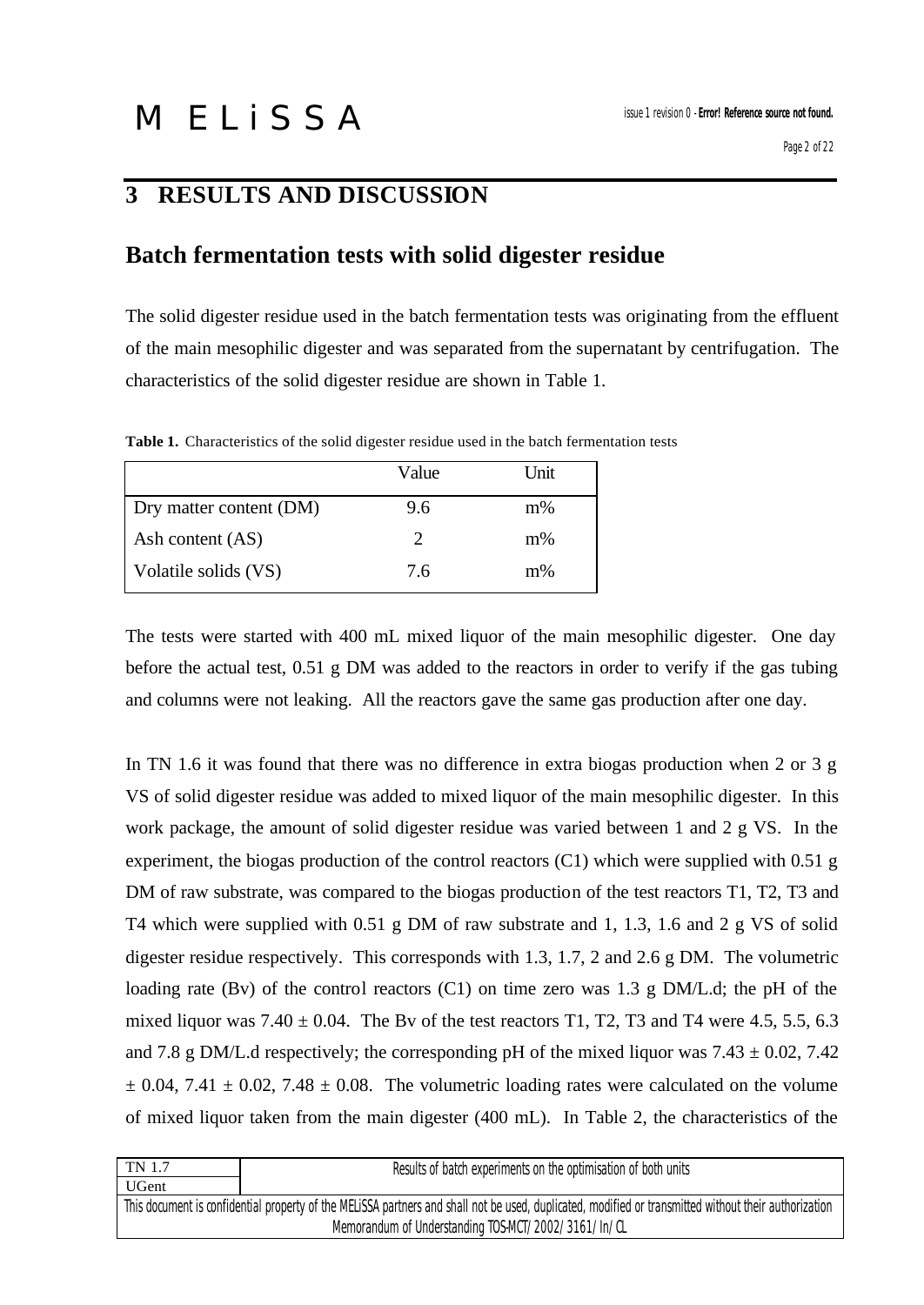mixed liquor taken from the main mesophilic digester are shown. In Figure 5, the biogas production in function of time is depicted.

| Parameter            | Value | Unit |
|----------------------|-------|------|
| Dry matter (DM)      | 10.5  | g/L  |
| Ash content (AS)     | 2.5   | g/L  |
| Volatile solids (VS) | 8     | g/L  |
| Kjeldahl Nitrogen    | 2440  | mg/L |
| TAN <sup>*</sup>     | 797   | mg/L |
| $TON$ **             |       | mg/L |

**Table 2.** Characteristics of the mixed liquor from the main digester used for the batch experiment

\*  **Total Ammoniacal Nitrogen** 

**\*\* Total Oxidized Nitrogen (nitrite and nitrate)** 



**Figure 5: Biogas production (mL) in function of time (days) of the control reactors (C1) versus the test reactors (T1, T2, T3 and T4) (addition of 1, 1.3, 1.6 and 2 g VS solid digester residue). The standard deviation of T1 is marked in dotted lines.** 

| Results of batch experiments on the optimisation of both units<br><b>UGent</b>                                                                        |  |  |  |
|-------------------------------------------------------------------------------------------------------------------------------------------------------|--|--|--|
|                                                                                                                                                       |  |  |  |
| This document is confidential property of the MELISSA partners and shall not be used, duplicated, modified or transmitted without their authorization |  |  |  |
| Memorandum of Understanding TOS-MCT/2002/3161/In/CL                                                                                                   |  |  |  |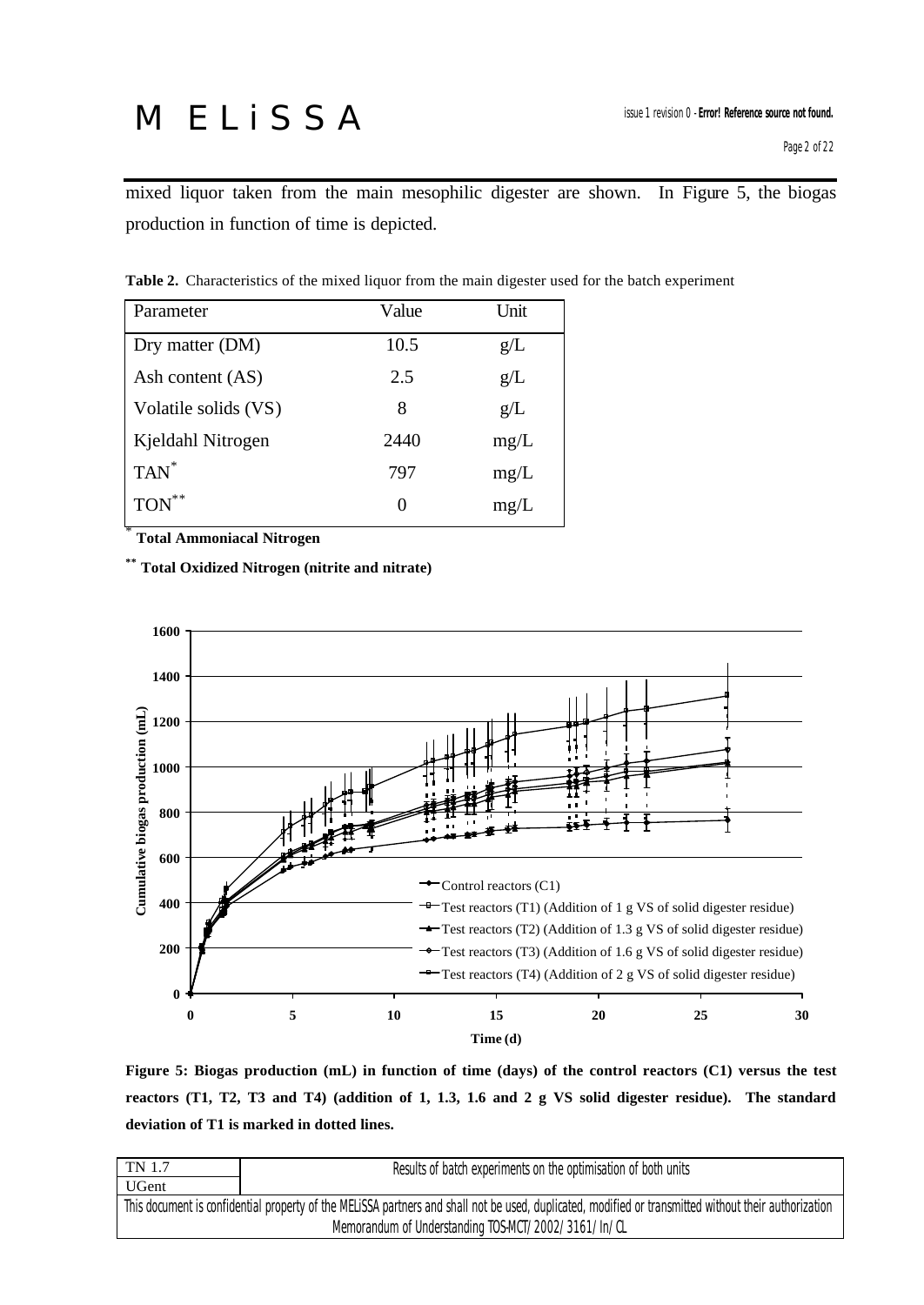From Figure 5, it can be seen that the addition of an extra 1, 1.3, 1.6 or 2 g VS of solid digester residue to the mixed liquor resulted in a higher biogas yield compared to the control reactors (C1), which were not supplied with solid digester residue. The higher volumetric loading rates of the test reactors at time zero (4.5, 5.5, 6.3 and 7.8 g DM/L.d) were not inhibitory because the biogas production started immediately without a lag phase.

Considering the fact that 1 g VS of solid digester residue equals 1.3 g DM (see Table 1) and hence a maximum production of 0.65 L of biogas, one can calculate the percentage of the added solid digester residue converted into biogas. The results of these calculations, after 15 days and after 26 days of fermentation, are shown in Table 3.

**Table 3.** Percentage and g of the added solid digester residue converted into biogas after 15 and 26 days of incubation

|                                      | After 15 days |      |               | After 26 days |
|--------------------------------------|---------------|------|---------------|---------------|
|                                      | $\frac{0}{0}$ | g    | $\frac{6}{9}$ | g             |
| Test reactors T1 $(1 g V S of SDR*)$ | 25            | 0.25 | 39            | 0.39          |
| Test reactors $T2$ (1.3 g VS of SDR) | 17            | 0.22 | 29            | 0.38          |
| Test reactors $T3$ (1.6 g VS of SDR) | 18            | 0.29 | 29.5          | 0.47          |
| Test reactors $T4$ (2 g VS of SDR)   | 30            | 0.6  | 42            | 0.84          |

SDR = solid digester residue

\*

From Table 3, it can be concluded that 30 - 40 % of the added solid digester residue can be further converted into biogas after 26 days of extra incubation. This means that the solid retention time in the main mesophilic digester should be at least 40 days (15 days + 26 days). A longer residence time would not be beneficial since the figure shows that at about 25 days a plateau-phase is reached. A significant decrease in microbial activity at this point is not expected. As a matter of fact we would only expect such a decreased activity would be expected only when the plateau-phase is maintained for an extended period.

After 26 days of fermentation, the biogas composition was determined and the percentage of methane and carbon dioxide were calculated. The results of these analyses are shown in Table

| UGent                                                                                                                                                 |  |  |
|-------------------------------------------------------------------------------------------------------------------------------------------------------|--|--|
|                                                                                                                                                       |  |  |
| This document is confidential property of the MELISSA partners and shall not be used, duplicated, modified or transmitted without their authorization |  |  |
| Memorandum of Understanding TOS-MCT/2002/3161/In/CL                                                                                                   |  |  |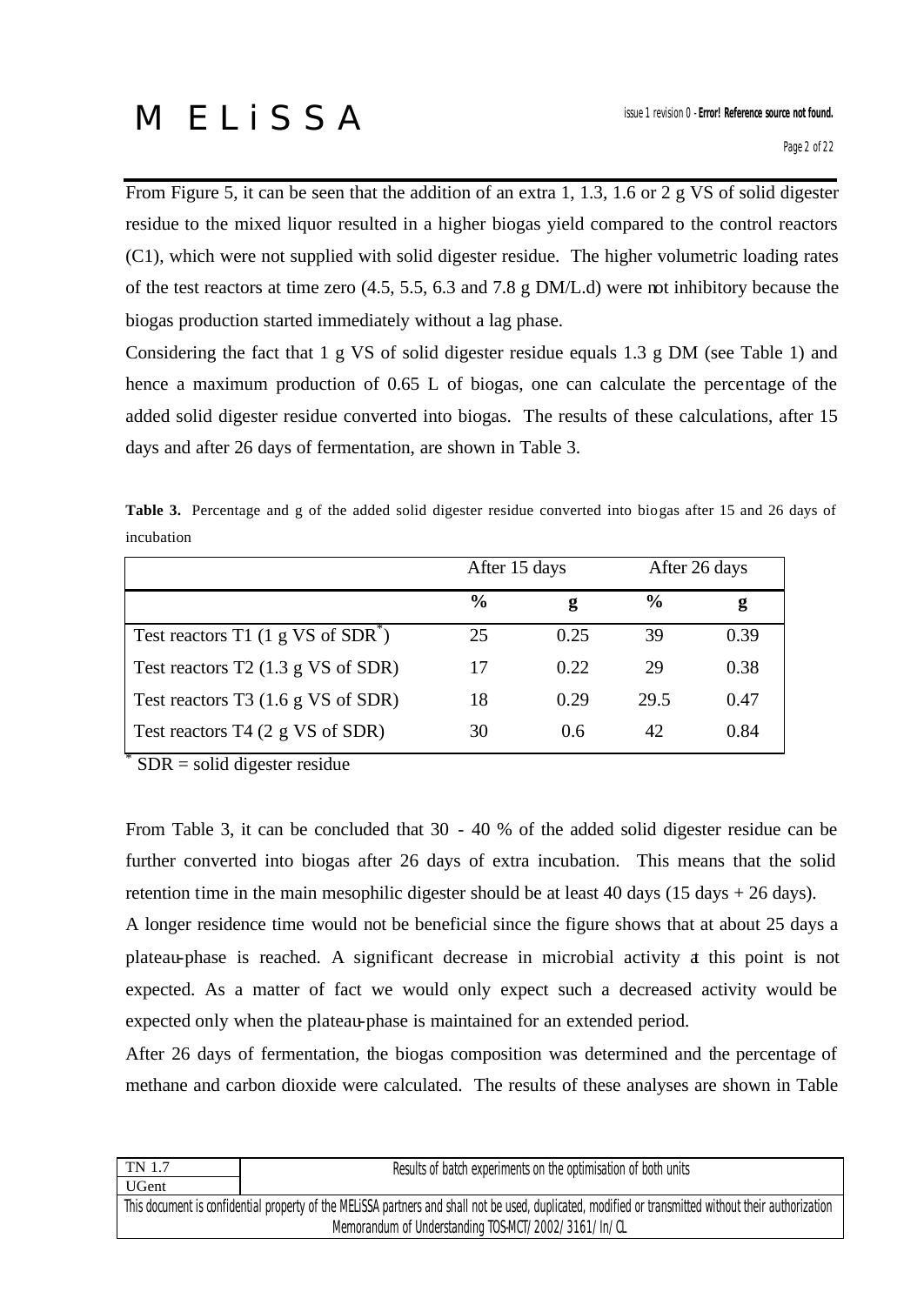4. Samples of the mixed liquor were analysed for dry matter and volatile solids content. The results of these analyses are depicted in Table 5.

|                                                                   |                 | <b>Biogas</b>   |
|-------------------------------------------------------------------|-----------------|-----------------|
|                                                                   | composition     |                 |
|                                                                   | CH <sub>4</sub> | CO <sub>2</sub> |
|                                                                   | (%)             | (%)             |
| Control reactors $(C1)$                                           | 73              | 27              |
| Test reactors T1 (addition of 1 g VS of solid digester residue)   | $78 \pm 1$      | $22 \pm 1$      |
| Test reactors T2 (addition of 1.3 g VS of solid digester residue) | $74 \pm 1$      | $26 \pm 1$      |
| Test reactors T3 (addition of 1.6 g VS of solid digester residue) | $74 \pm 1$      | $26 \pm 1$      |
| Test reactors T4 (addition of 2 g VS of solid digester residue)   | $73 \pm 1$      | $27 + 1$        |

#### **Table 4:** B**iogas composition after 26 days of fermentation**

#### **Table 5: Mixed liquor composition after 26 days of fermentation**

|                                                                   | Dry                  | Volatile   | Unit |
|-------------------------------------------------------------------|----------------------|------------|------|
|                                                                   | matter               | solids     |      |
| Control reactors $(C1)$                                           | $13 \pm 2$ $9 \pm 2$ |            | g/L  |
| Test reactors T1 (addition of 1 g VS of solid digester residue)   | $15 \pm 1$           | $11 \pm 1$ | g/L  |
| Test reactors T2 (addition of 1.3 g VS of solid digester residue) | $14 \pm 1$           | $10 \pm 1$ | g/L  |
| Test reactors T3 (addition of 1.6 g VS of solid digester residue) | $14 \pm 1$           | $10 \pm 1$ | g/L  |
| Test reactors T4 (addition of 2 g VS of solid digester residue)   | $17 \pm 2$           | $12 + 2$   | g/L  |

From Table 4 it can be seen that the percentage of methane in the biogas was comparable for the control reactors and the test reactors and was on average  $74 \pm 2$  %. At the end of the fermentation experiment (after 26 days), the pH of the control reactors (C1) were  $7.38 \pm 0.05$ . The pH of the test reactors T1, T2, T3 and T4 were  $7.26 \pm 0.06$ ,  $7.23 \pm 0.09$ ,  $7.18 \pm 0.04$  and 7.14  $\pm$  0.01. From Table 5 it can be concluded that the dry matter and volatile solids content were more or less the same in every reactor.

| UGent<br>This document is confidential property of the MELISSA partners and shall not be used, duplicated, modified or transmitted without their authorization<br>Memorandum of Understanding TOS-MCT/2002/3161/In/CL | TN 1.7<br>Results of batch experiments on the optimisation of both units |  |  |
|-----------------------------------------------------------------------------------------------------------------------------------------------------------------------------------------------------------------------|--------------------------------------------------------------------------|--|--|
|                                                                                                                                                                                                                       |                                                                          |  |  |
|                                                                                                                                                                                                                       |                                                                          |  |  |
|                                                                                                                                                                                                                       |                                                                          |  |  |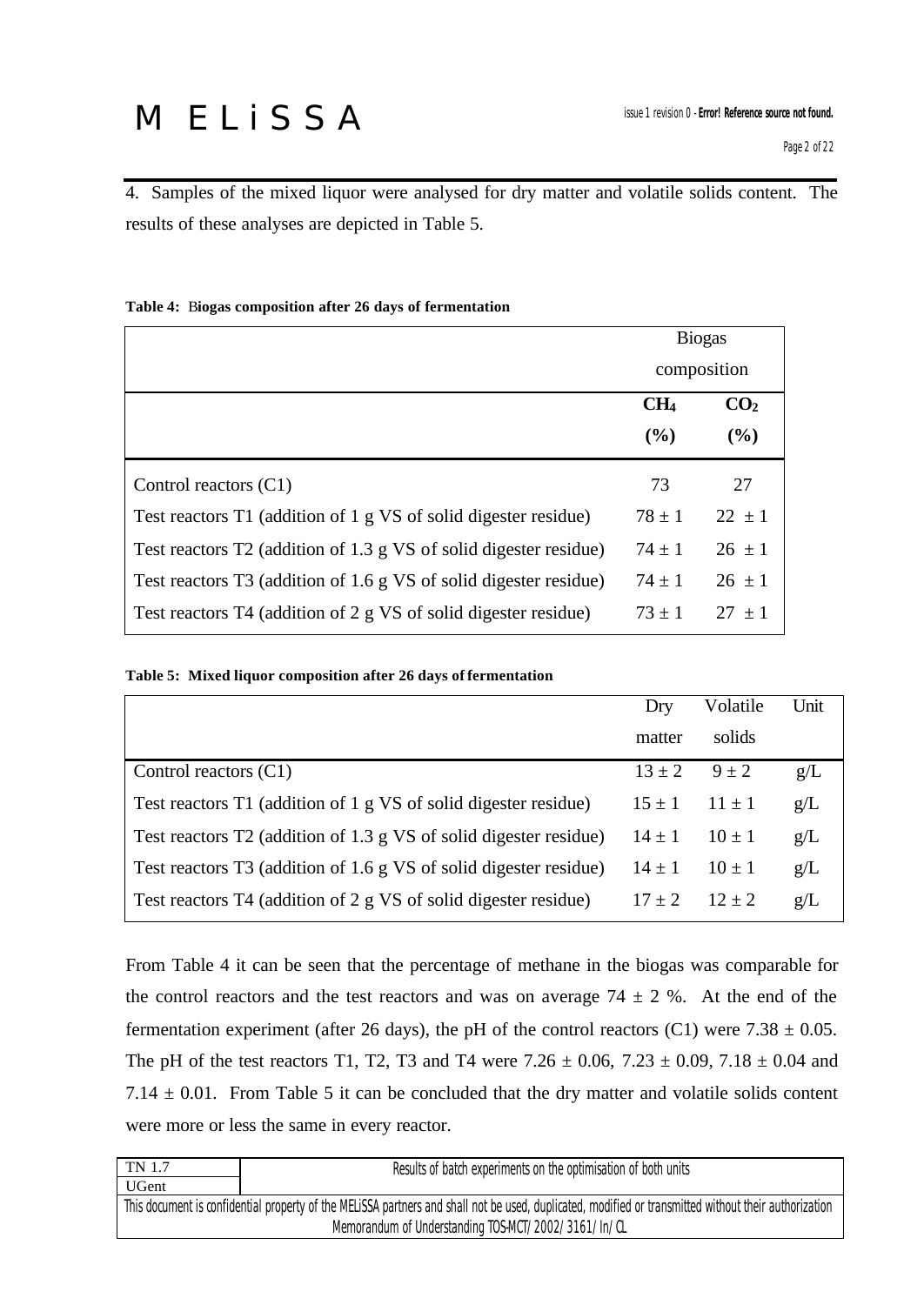### **Low-load methanogenic reactor (5th closed loop experiment)**

A second objective of this Technical Note was to make a mass balance (carbon and nitrogen) of the low-load methanogenic reactor using the exchanged solid digester residue that has been treated in the Fibrobacter unit followed by the Subcritical unit. This is the  $5<sup>th</sup>$  closed loop experiment.

The effluent of the subcritical liquefaction test, received from Partner 4, was analysed for pH,  $\text{COD}_t$ ,  $\text{COD}_s$ , Kjeldahl – N, TAN, TON and VFA. The characteristics are presented in Table 6.

| Parameter        | Unit | Sample         |
|------------------|------|----------------|
| pH               |      | $6.6 \pm 0.1$  |
| CODt             | mg/L | $2692 \pm 439$ |
| COD <sub>s</sub> | mg/L | $1099 \pm 42$  |
| $Ki-N$           | mg/L | 98             |
| <b>TAN</b>       | mg/L | 23             |
| <b>TON</b>       | mg/L | $\theta$       |
| <b>VFA</b>       | mg/L | 98             |
| acetic acid      | mg/L | 46             |
| propionic acid   | mg/L | 9              |
| isobutyric acid  | mg/L | 13             |
| butyric acid     | mg/L | $\theta$       |
| isovaleric acid  | mg/L | 10             |
| valeric acid     | mg/L | 8              |
| isocapronic acid | mg/L | 5              |
| capronic acid    | mg/L | 7              |

**Table 6.** Characteristics of the sample received from Partner 4 and treated by anaerobic digestion (solid digester residue) followed by the Fibrobacter unit (Partner 2) and liquefaction unit (Partner 4)

As can be seen from Table 6, the sample had a total COD value of about 2.7 g/L. The soluble COD was more or less 1.1 g/L. Consequently, 41 % of the COD was present in solution. These COD values are low in comparison with the subcritical sample received and described

| <b>UGent</b><br>This document is confidential property of the MELISSA partners and shall not be used, duplicated, modified or transmitted without their authorization | TN 1.7 | Results of batch experiments on the optimisation of both units |
|-----------------------------------------------------------------------------------------------------------------------------------------------------------------------|--------|----------------------------------------------------------------|
|                                                                                                                                                                       |        |                                                                |
|                                                                                                                                                                       |        |                                                                |
| Memorandum of Understanding TOS-MCT/2002/3161/In/CL                                                                                                                   |        |                                                                |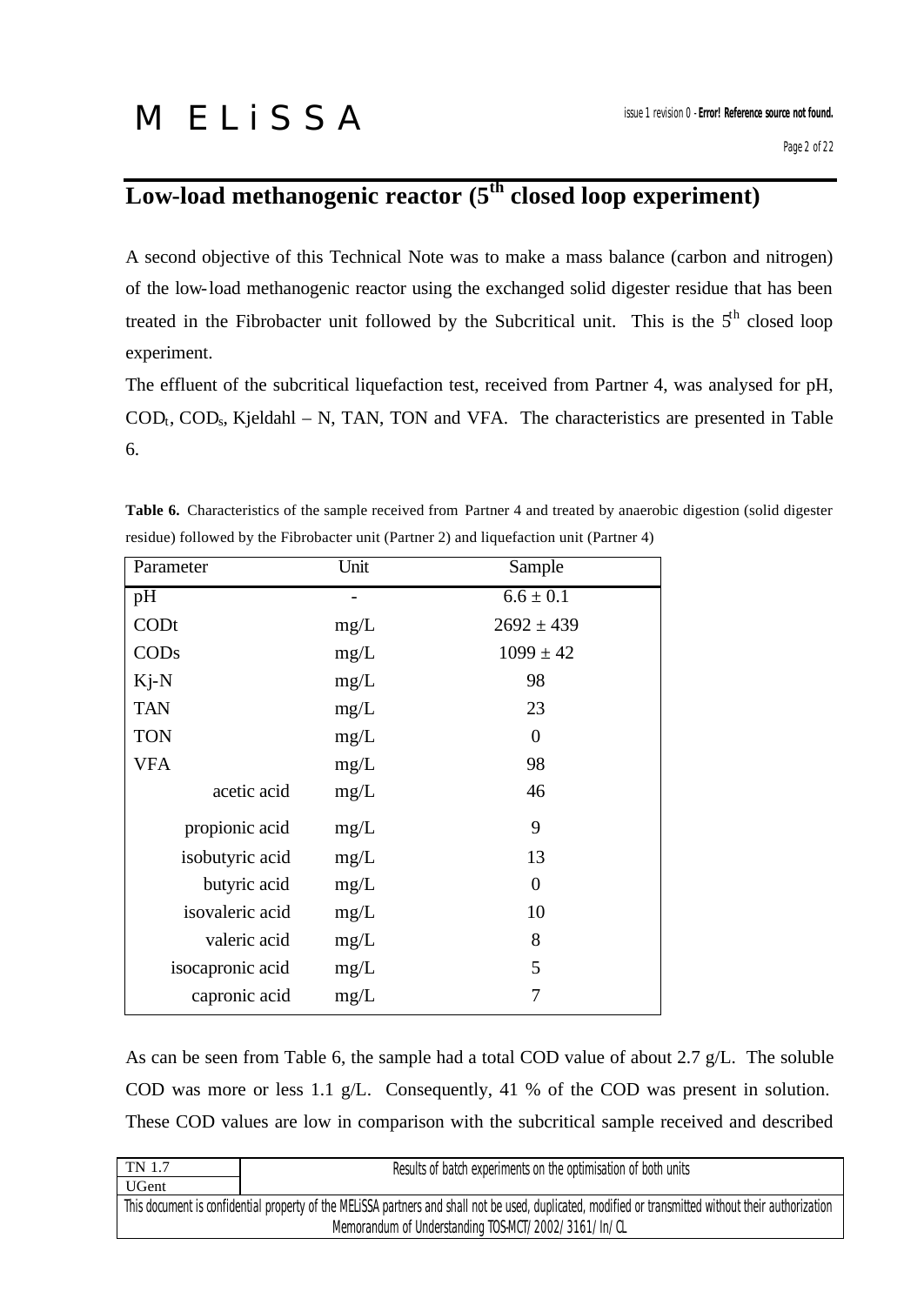in Technical Note 1.6 (Table 7, subcritical, 5.4 g CODt/L and 2.7 g CODs/L), although the same liquefaction treatment was applied. The volatile fatty acids concentration was 98 mg/L.

Before the experiment was started, the recirculation point of the fixed-bed reactor set-up was lowered so that the reactor volume was 1 L. 0.8 L of sample (received from Partner 4) was diluted to 1 L with tap water. Hence, the effluent sample used in the biofilm experiment was 80 % of the normal effluent. The volumetric loading rate at time 0 was 2.4 g COD/L.d. Prior to the experiment, the pH of the effluent was increased from 6.5 to 8 with NaOH. For a period of 7 days, the liquid was recycled over the fixed-bed biofilm reactor with an upstream velocity of 2 m/h. Parameters such as pH, COD (both total and soluble), VFA, Kjeldahl nitrogen, TAN, TON and biogas production were measured regularly. The results are shown in Table 7.

| Time $(d)$                                  | $\overline{0}$ |              | $\overline{2}$ | 6  | 7        |
|---------------------------------------------|----------------|--------------|----------------|----|----------|
| pH                                          | 8.15           | $6.74$ 17.88 | 7.98           |    | 7.19     |
| $\text{CDD}t$ (mg/L)                        | 1878           |              |                |    | 1066     |
| $\mathbf{CODs}$ (mg/L)                      | 732            | 799          |                |    | 366      |
| $VFA$ (mg/L)                                | $49^*$         | $83***$      |                |    | $140***$ |
| Kjeldahl $- N$ (mg                          | 103            |              |                |    | 107      |
| $N/L$ )                                     |                |              |                |    |          |
| TAN (mg N/L)                                | 20             |              |                |    | 52       |
| TON (mg N/L)                                | 5              |              |                |    | 13       |
| <b>Cumulative biogas</b><br>production (mL) | $\overline{0}$ | 43           | 45             | 70 | 95       |

**Table 7.** Results of the fixed-bed biofilm reactor experiment with effluent of the sub-critical liquefaction unit.

\* acetic acid

 $*$  73 mg/L acetic acid and 10 mg/L propionic acid

\*\*\* 21 mg/L propionic acid, 25 mg/L isobutyric acid, 20 mg/L butyric acid, 21 mg/L isovaleric acid, 21 mg/L valeric acid, 16 mg/L isocapronic acid, 16 mg/L capronic acid

Data of both non-diluted and diluted effluent are not compatible with respect to VFA concentration. One would expect (based on the 98 mg/L VFA of the non-diluted effluent) a concentration of about 78 mg/L. Only 49 mg/L was measured and only acetic acid. Moreover

| TN 1.7                                                                                                                                                | Results of batch experiments on the optimisation of both units |  |  |
|-------------------------------------------------------------------------------------------------------------------------------------------------------|----------------------------------------------------------------|--|--|
| <b>UGent</b>                                                                                                                                          |                                                                |  |  |
| This document is confidential property of the MELISSA partners and shall not be used, duplicated, modified or transmitted without their authorization |                                                                |  |  |
| Memorandum of Understanding TOS-MCT/2002/3161/In/CL                                                                                                   |                                                                |  |  |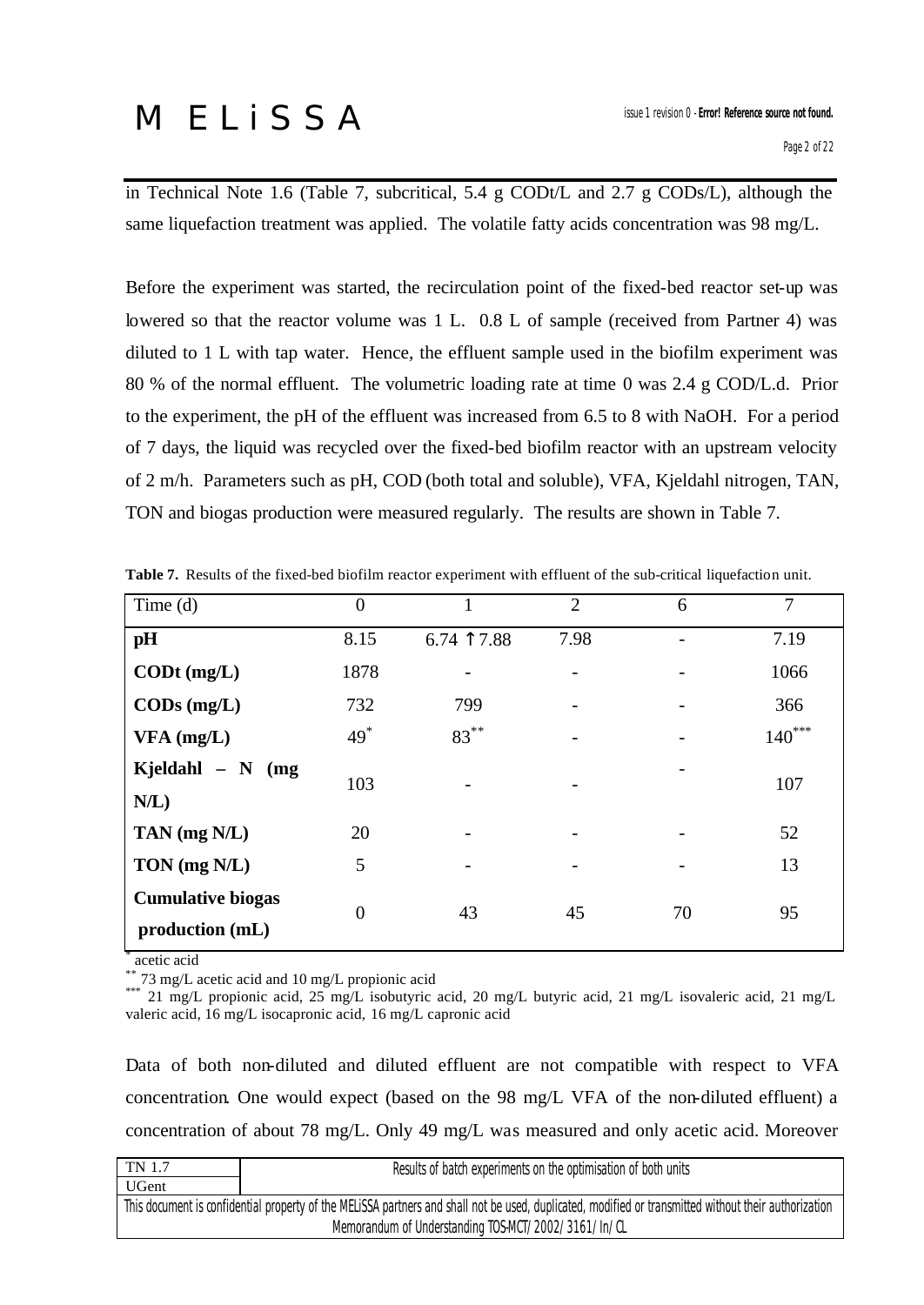the concentration of acetic acid based on the non-diluted effluent would have to be about 36 mg/L). It doesn't seem plausible that other VFA were below detection limit. The only explanation is that there was an error in the VFA measurement.

From Table 7, it is observed that after 1 day of recirculation, the CODs and VFA concentration increased slightly. This can be explained by solubilisation of COD in suspension into soluble COD. After one day, a biogas volume of 43mL was measured. Hence, there was no inhibition in biogas production. Probably there was, next to solubilisation of organic matter, also anaerobic digestion of organic matter into biogas. After 7 days of recirculation, the COD soluble decreased to 366 mg/L. This means a 50 % decrease compared to the CODs value at time 0. The theoretical biogas production, considering the fact that 1 g COD removal results in 0.5 L biogas with a biogas composition of 70 % CH<sub>4</sub> and 30 % CO<sub>2</sub>, was 183 mL. The measured biogas volume was 95 mL. This value is underestimated because of several reasons. Firstly, an overpressure in the reactor is needed before the biogas can be transferred to the gas column. In case of a low volumetric loading rate where a small amount of biogas is produced, this causes a bias because the reactor was regularly opened to take sample and to measure the pH. Secondly, the biogas produced is partly entrapped within the polyethylene wheels. Most of the biogas can be released from the rings by manually shaking the reactor but some gas bubbles remain entrapped in the matrix of rings. The composition of the biogas was determined after 1 day and at the end of the test. The results are presented in Table 9.

|                       | $t = 1$ d    | $t = 7 d$    |
|-----------------------|--------------|--------------|
| $CH_4(\%)$            | $62 \pm 1.4$ | $55 \pm 0.7$ |
| $\overline{CO_2}$ (%) | $38 \pm 1.4$ | $46 \pm 0.7$ |

**Table 8.** Biogas composition after 1 day of recirculation and at the end of the test

From Table 8, it can be seen that the biogas composition at the end of the test was 55 % methane and 46 %  $CO<sub>2</sub>$ . Overall, it can be concluded that 50 % of the COD present in the effluent of the liquefaction unit was converted into biogas. This value is comparable to the

| TN 1.7<br>Results of batch experiments on the optimisation of both units                                                                              |  |  |  |
|-------------------------------------------------------------------------------------------------------------------------------------------------------|--|--|--|
| <b>UGent</b>                                                                                                                                          |  |  |  |
| This document is confidential property of the MELISSA partners and shall not be used, duplicated, modified or transmitted without their authorization |  |  |  |
| Memorandum of Understanding TOS-MCT/2002/3161/In/CL                                                                                                   |  |  |  |
|                                                                                                                                                       |  |  |  |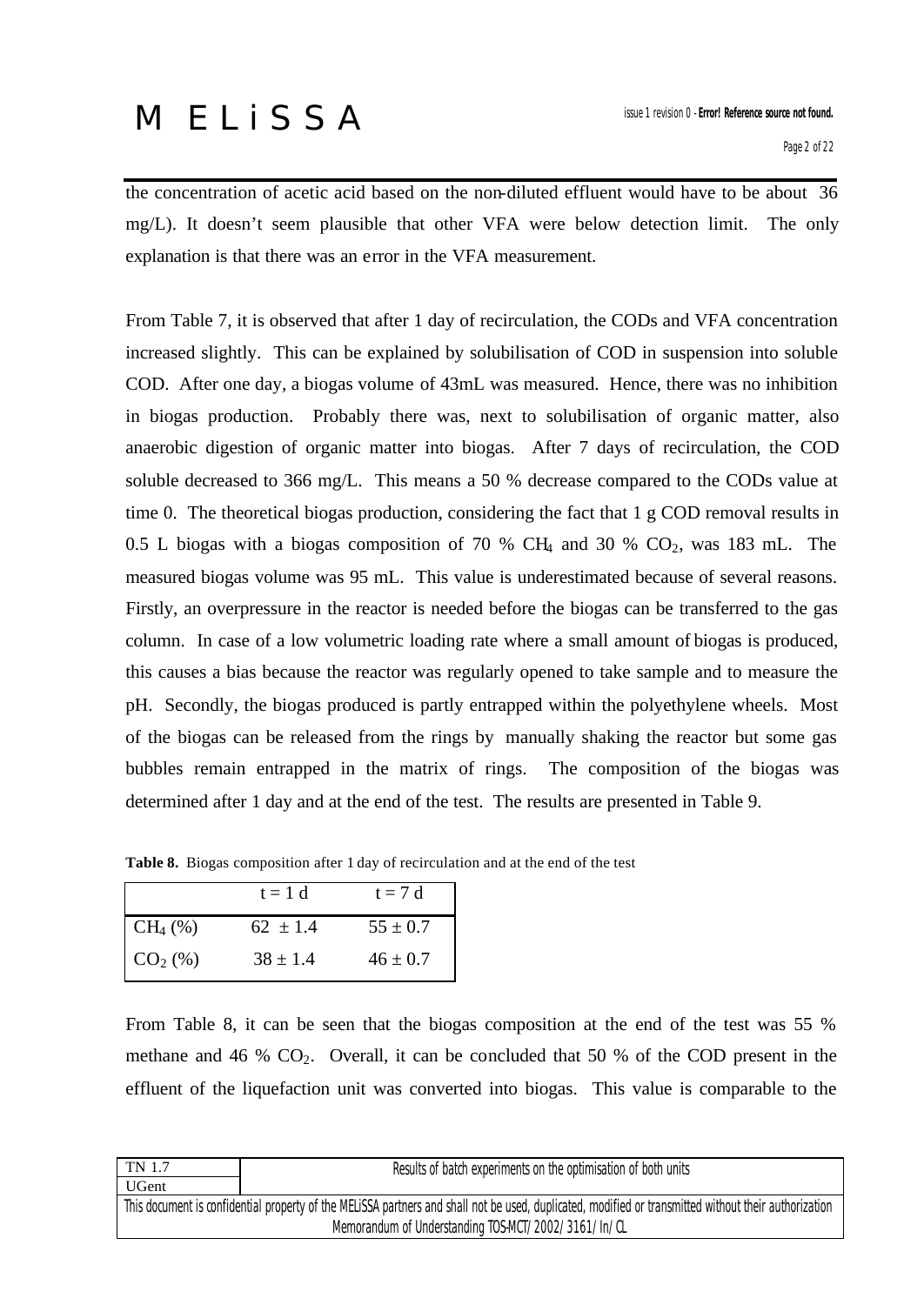results described in TN 1.4 (41 % COD removal after 4 days) and TN 1.6 (41 % removal after 5 days).

Concerning the nitrogen balance, it can be concluded that the Kjeldahl nitrogen remained constant during the experiment. The TAN concentration increased slightly and the TON concentration did not vary significant. Overall, it can be concluded that the nitrogen compounds did not change significantly during the anaerobic digestion in the fixed-bed biofilm reactor.

### **Toxicity assay on the returned samples of Partner 4**

The samples, received from Partner 4 (WP 1.6), were analysed for CODt, CODs, VFA and pH. The characteristics of these samples (T1 to T5) treated by anaerobic digestion (solid digester residue) followed by the Fibrobacter unit (Partner 2) and liquefaction unit (Partner 4) (T1, T2 and T3) or anaerobic digestion (solid digester residue) followed by the liquefaction unit (Partner 4) (T4 and T5) are shown in Table 9 (see also Technical Note 1.6 for detailed VFA analysis).

| Table 9. Characteristics of the samples treated by anaerobic digestion (solid digester residue) followed by  |  |  |
|--------------------------------------------------------------------------------------------------------------|--|--|
| the Fibrobacter unit (Partner 2) and liquefaction unit (Partner 4) or the liquefaction unit (Partner 4) only |  |  |

|                  |      |                         | Treatment by Partner 2 and 4                                             |                                                                        | Treatment by Partner 4<br><b>Subcritical</b><br><b>Near critical</b><br>with oxidant<br>with oxidant<br>(H2O2)<br>(H2O2)<br><b>T5</b><br><b>T4</b> |       |  |
|------------------|------|-------------------------|--------------------------------------------------------------------------|------------------------------------------------------------------------|----------------------------------------------------------------------------------------------------------------------------------------------------|-------|--|
| <b>Parameter</b> | Unit | <b>Near</b><br>critical | <b>Near-critical</b><br>with oxidant<br>(H <sub>2</sub> O <sub>2</sub> ) | <b>Subcritical</b><br>with oxidant<br>(H <sub>2</sub> O <sub>2</sub> ) |                                                                                                                                                    |       |  |
|                  |      | T <sub>1</sub>          | T <sub>2</sub>                                                           | <b>T3</b>                                                              |                                                                                                                                                    |       |  |
| CODt             | mg/L | 7310                    | 546                                                                      | 974                                                                    | 421                                                                                                                                                | 520   |  |
| CODs             | mg/L | 4999                    | 622                                                                      | 721                                                                    | 398                                                                                                                                                | 484   |  |
| pH               |      | 5.79                    | 6.02                                                                     | 5.68                                                                   | 6,81                                                                                                                                               | 6,53  |  |
| <b>VFA</b>       | mg/L | 124                     | 197                                                                      | 180                                                                    | 24                                                                                                                                                 | 34    |  |
| Volume           | L    | 0.763                   | 0.738                                                                    | 0.763                                                                  | 0.575                                                                                                                                              | 0.570 |  |

| TN 1.7                                                                                                                                                | Results of batch experiments on the optimisation of both units |  |  |  |  |
|-------------------------------------------------------------------------------------------------------------------------------------------------------|----------------------------------------------------------------|--|--|--|--|
| <b>UGent</b>                                                                                                                                          |                                                                |  |  |  |  |
| This document is confidential property of the MELISSA partners and shall not be used, duplicated, modified or transmitted without their authorization |                                                                |  |  |  |  |
| Memorandum of Understanding TOS-MCT/2002/3161/In/CL                                                                                                   |                                                                |  |  |  |  |
|                                                                                                                                                       |                                                                |  |  |  |  |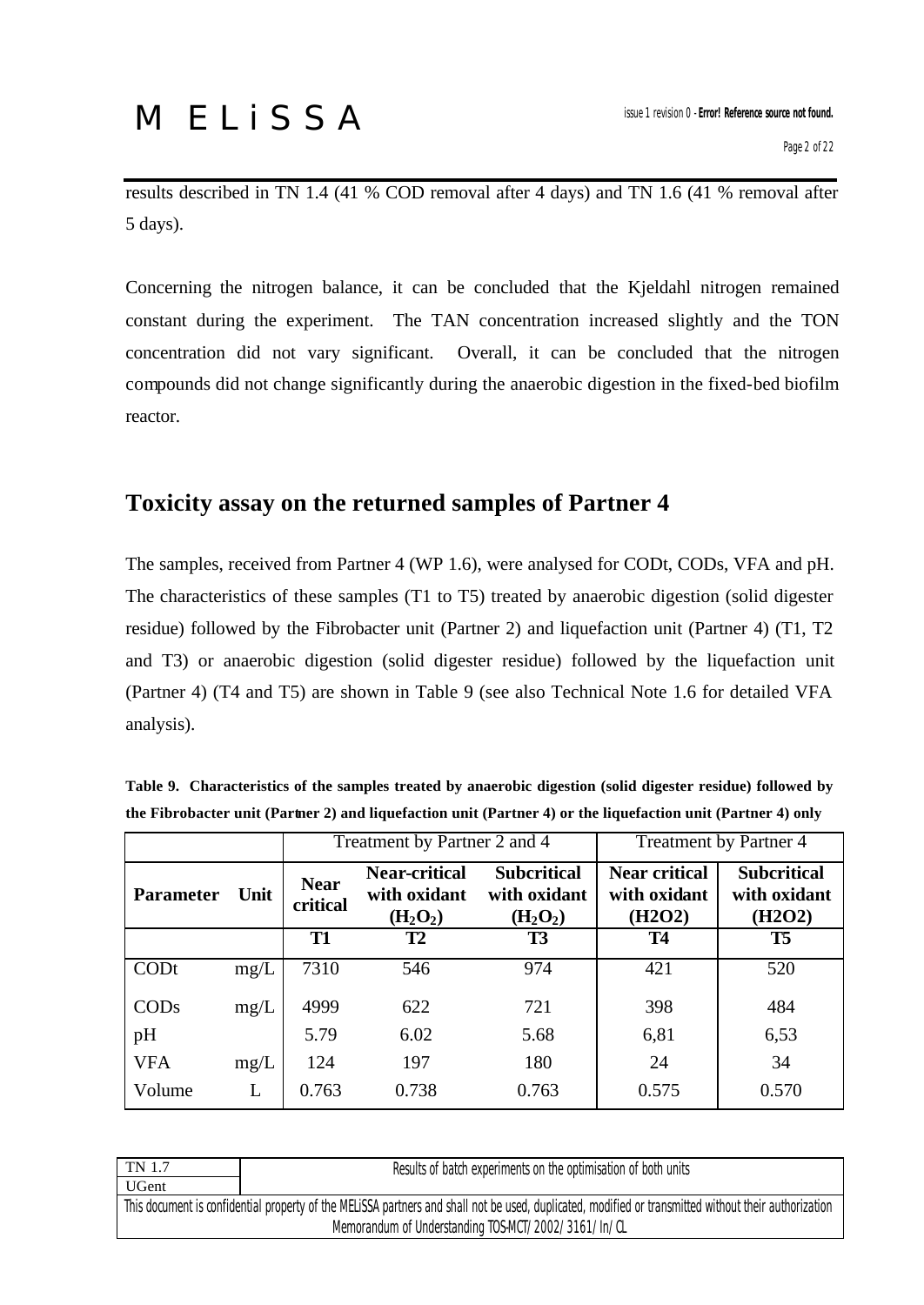From Table 9, it can be seen that 68 % of the total COD was present as CODs in effluent T1. For effluent T2, T3, T4 and T5, the CODs was 100 %, 74 %, 95 % and 93 % of the total COD respectively. As discussed in Technical Note 1.6, it was not possible to treat these effluents in the fixed bed biofilm reactor considering the low amount of CODt and CODs in the samples and considering the amount of effluent available (below 0.8 L) and the reactor volume of the fixed bed biofilm reactor (1.5 L). Therefore, these effluents were used as a substrate in a toxicity assay.

As described in the Materials & Methods, the effluents (T1 to T5) were supplied to a highly active anaerobic granular sludge. Based on the COD analysis of the effluent samples as such (Table 9) and the amount of effluent added to a test reactor (Table 9), one can calculate the theoretical amount of COD (mg) added to the reactor. The theoretical COD (mg) is compared with the measured COD (mg) at time 0 (supernatant reactor) in Table 10.

|                |                           | Theoretical          |                   | Measured at time 0   |
|----------------|---------------------------|----------------------|-------------------|----------------------|
| <b>Reactor</b> | $\text{CD}t \text{ (mg)}$ | $\mathbf{CODs}$ (mg) | $\text{CDt}$ (mg) | $\mathbf{CODs}$ (mg) |
| C1             | $\theta$                  | $\overline{0}$       | 175               | 98                   |
| C <sub>2</sub> | 5000                      | 5000                 | 5467              | 5043                 |
| <b>T1</b>      | 5578                      | 3814                 | 5797              | 3571                 |
| <b>T2</b>      | 403                       | 459                  | 709               | 511                  |
| <b>T3</b>      | 743                       | 550                  | 872               | 669                  |
| <b>T4</b>      | 242                       | 229                  | 573               | 326                  |
| T <sub>5</sub> | 296                       | 276                  | 253               | 155                  |

**Table 10.** Comparison of the theoretical and measured CODt and CODs of the different reactors.

As can be seen from Table 10, the seed sludge had a background CODs of approximately 100 mg COD/L. The measured CODt values are always slightly higher than the theoretical CODt since these analyses were performed on the supernatant of the reactor. Hence, small floating sludge particles can result in higher CODt values than expected. The theoretical CODs values approach the measured CODs values quite well (taken into account the background CODs of the inoculum and an error of 10 % on a COD analysis).

| TN 1.7                                              | Results of batch experiments on the optimisation of both units                                                                                        |  |  |  |  |
|-----------------------------------------------------|-------------------------------------------------------------------------------------------------------------------------------------------------------|--|--|--|--|
| <b>UGent</b>                                        |                                                                                                                                                       |  |  |  |  |
|                                                     | This document is confidential property of the MELISSA partners and shall not be used, duplicated, modified or transmitted without their authorization |  |  |  |  |
| Memorandum of Understanding TOS-MCT/2002/3161/In/CL |                                                                                                                                                       |  |  |  |  |
|                                                     |                                                                                                                                                       |  |  |  |  |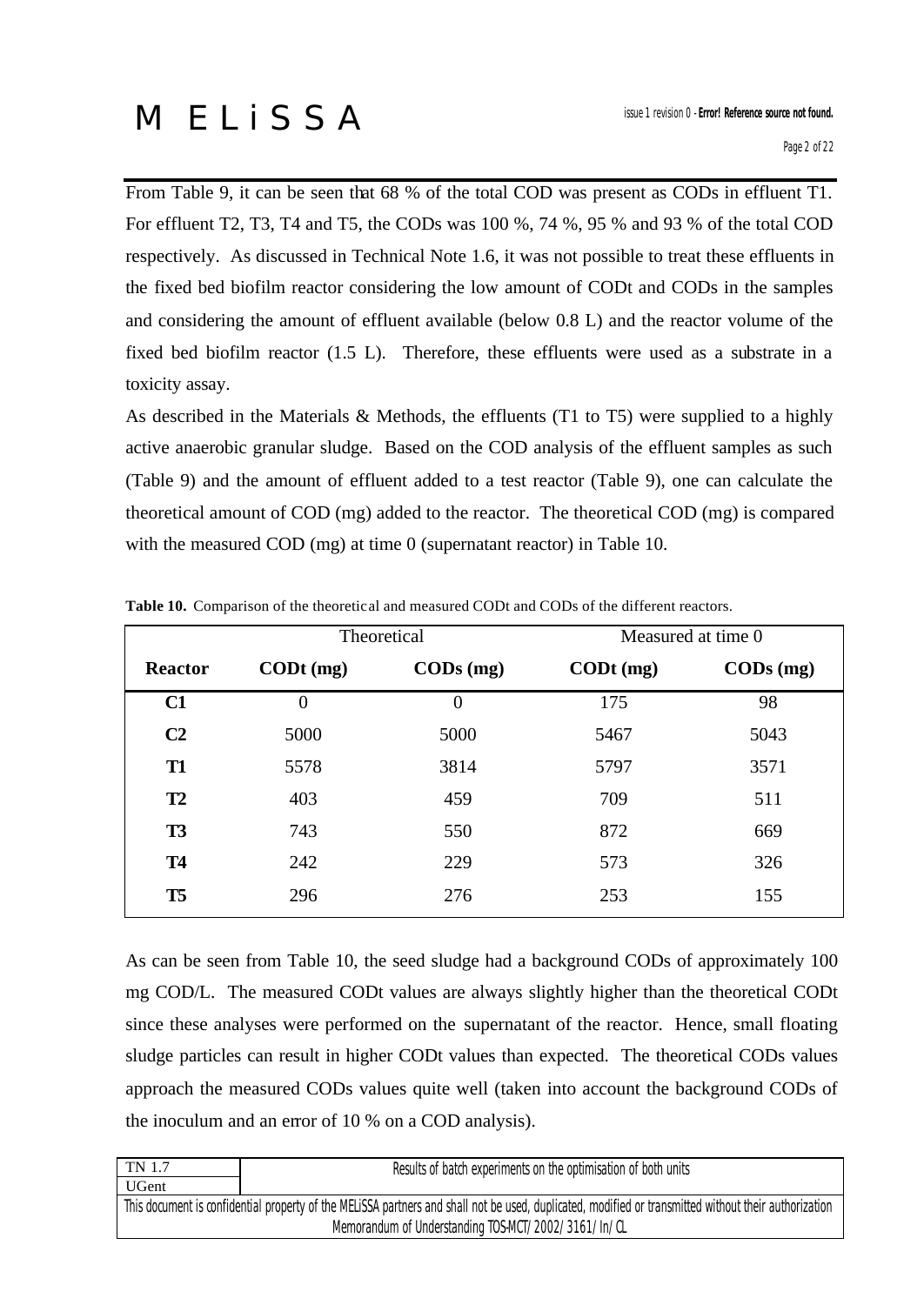Control reactor 1 (C1) and test reactors T2, T3, T4 and T5 were followed up for 7 days. Because of the higher COD load, control reactor 2 (C2) and test reactor T1 were continued for 13 days. The cumulative biogas production of the reactors is depicted in Figure 6. The results of the CODt and CODs analysis and the cumulative biogas production are shown in Table 9.



Figure 6. Cumulative biogas production (mL) of the different reactors in function of time (d)

| TN 1.7<br>Results of batch experiments on the optimisation of both units                                                                              |  |  |  |  |
|-------------------------------------------------------------------------------------------------------------------------------------------------------|--|--|--|--|
| UGent                                                                                                                                                 |  |  |  |  |
| This document is confidential property of the MELISSA partners and shall not be used, duplicated, modified or transmitted without their authorization |  |  |  |  |
| Memorandum of Understanding TOS-MCT/2002/3161/In/CL                                                                                                   |  |  |  |  |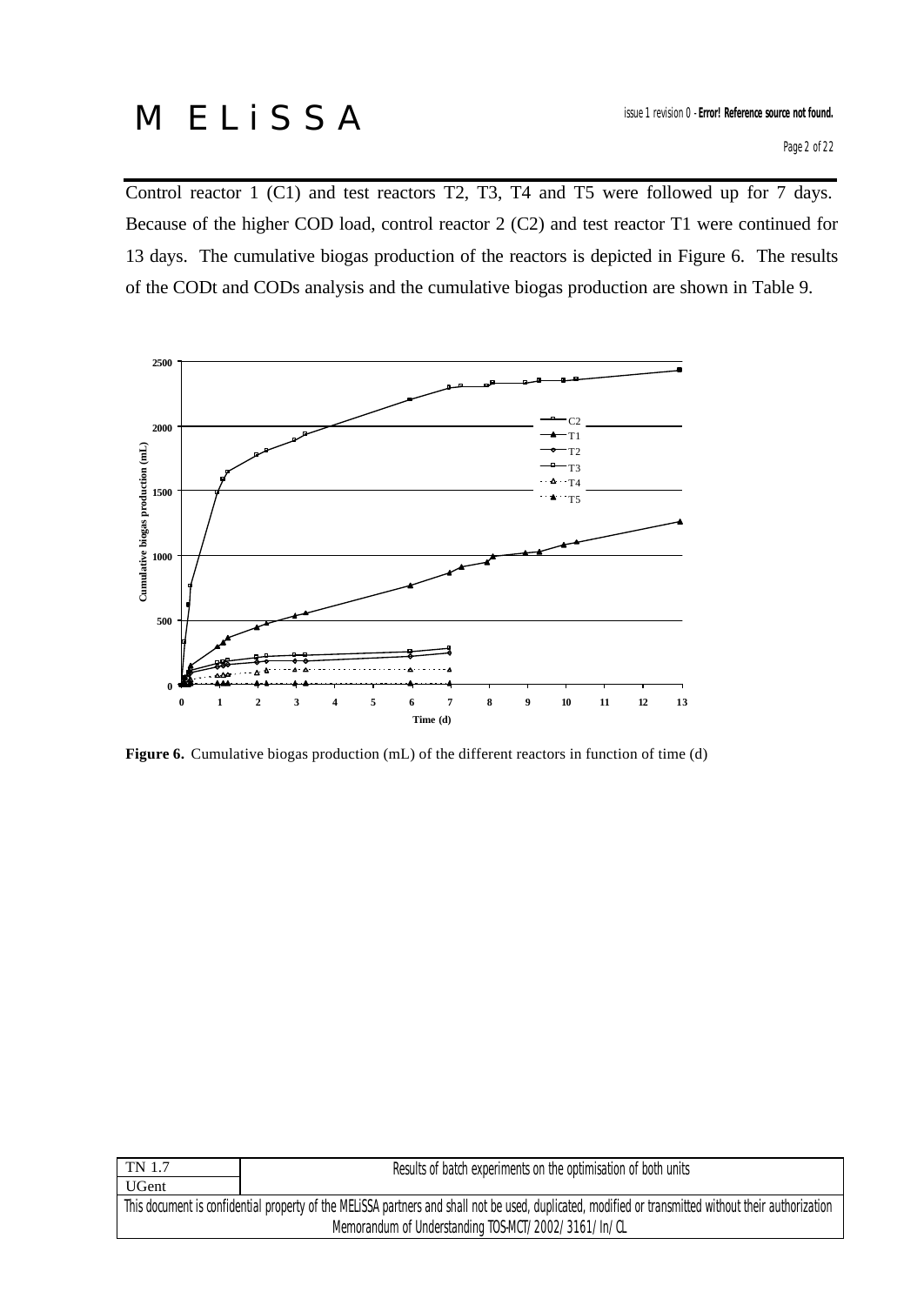| <b>Table II.</b> CODt, CODs and cumulative biogas production of the different reactors in function of time |                         |                |                |                |                |           |                |
|------------------------------------------------------------------------------------------------------------|-------------------------|----------------|----------------|----------------|----------------|-----------|----------------|
|                                                                                                            | Time (d)                | C <sub>2</sub> | T <sub>1</sub> | T <sub>2</sub> | T <sub>3</sub> | <b>T4</b> | T <sub>5</sub> |
| $\text{CD}t \text{ (mg)}$                                                                                  | 0                       | 5467           | 5797           | 709            | 872            | 573       | 253            |
|                                                                                                            | $\overline{2}$          | 1103           | 2910           | 296            | 324            | 275       | 256            |
|                                                                                                            | 3                       | 582            |                | 198            | 164            | 213       | 183            |
|                                                                                                            | 7                       |                |                | 180            | 207            | 197       | 139            |
|                                                                                                            | 13                      | 196            | 1505           |                |                |           |                |
| $\mathbf{CODs}$ (mg)                                                                                       | $\boldsymbol{0}$        | 5043           | 3571           | 511            | 669            | 326       | 155            |
|                                                                                                            | $\mathbf 2$             | 1055           | 2561           | 274            | 290            | 248       | 218            |
|                                                                                                            | 3                       | 421            | 1823           | 202            | 130            | 198       | 177            |
|                                                                                                            | 7                       |                |                | 159            | 199            | 173       | 123            |
|                                                                                                            | 13                      | 189            | 1272           |                |                |           |                |
| <b>Delta CODs</b>                                                                                          |                         | 4854           | 2299           | 352            | 470            | 153       | 32             |
| CODs removal $(\% )$                                                                                       |                         | 96             | 64             | 69             | 70             | 47        | 21             |
| <b>Cumulative</b><br>biogas $(mL)^*$                                                                       | $\bf{0}$                | $\overline{0}$ | $\overline{0}$ | $\theta$       | $\theta$       | $\theta$  | $\Omega$       |
|                                                                                                            | $\overline{2}$          | 1775           | 447            | 177            | 210            | 96        | 13             |
|                                                                                                            | $\overline{\mathbf{3}}$ | 1933           | 556            | 187            | 232            | 117       | 13             |
|                                                                                                            | 7                       | 2297           | 869            | 249            | 284            | 117       | 13             |
|                                                                                                            | 13                      | 2427           | 1264           |                |                |           |                |

**Table 11.** CODt, CODs and cumulative biogas production of the different reactors in function of time

\* Already corrected for the background biogas production of control reactor C1 (no feed)

- Not measured

For the evaluation of the results presented in Table 11, the delta CODs between time 0 and the end of the fermentation (7 or 13 days), was compared with the cumulative biogas production. A mass balance can not be calculated based on the CODt values, since the samples on which the analyses were performed were supernatant samples. Hence, there is always interference of small floating sludge particles. Furthermore, suspended solids present in the feed (difference between CODt and CODs is COD in suspension) will settle during the test period and will result in an overestimation of CODt removal. Therefore, the mass balance was calculated on the delta CODs. In Table 11, the delta CODs between time 0 and 7 (for T2, T3, T4 and T5) or 13 days (for C2 and T1) and the CODs removal percentage were calculated. Considering that the removal of 1 g COD results in 0.5 L biogas with a biogas composition of 70 % CH<sub>4</sub> and 30 % CO2, these delta CODs values (divided by 2) can be compared with the cumulative biogas production also presented in Table 11. For Control reactor C2, it can be seen that all the CODs removed could be found as biogas. The removal percentage was 96 %. For Test reactor T1 and T5, also a good approach of the theoretical biogas production and the actual biogas production was found. It was found that the degradation of the organic matter in reactor T1

|                                                                                                                                                       | TN 1.7<br>Results of batch experiments on the optimisation of both units |  |  |  |  |  |
|-------------------------------------------------------------------------------------------------------------------------------------------------------|--------------------------------------------------------------------------|--|--|--|--|--|
| <b>UGent</b>                                                                                                                                          |                                                                          |  |  |  |  |  |
| This document is confidential property of the MELISSA partners and shall not be used, duplicated, modified or transmitted without their authorization |                                                                          |  |  |  |  |  |
| Memorandum of Understanding TOS-MCT/2002/3161/In/CL                                                                                                   |                                                                          |  |  |  |  |  |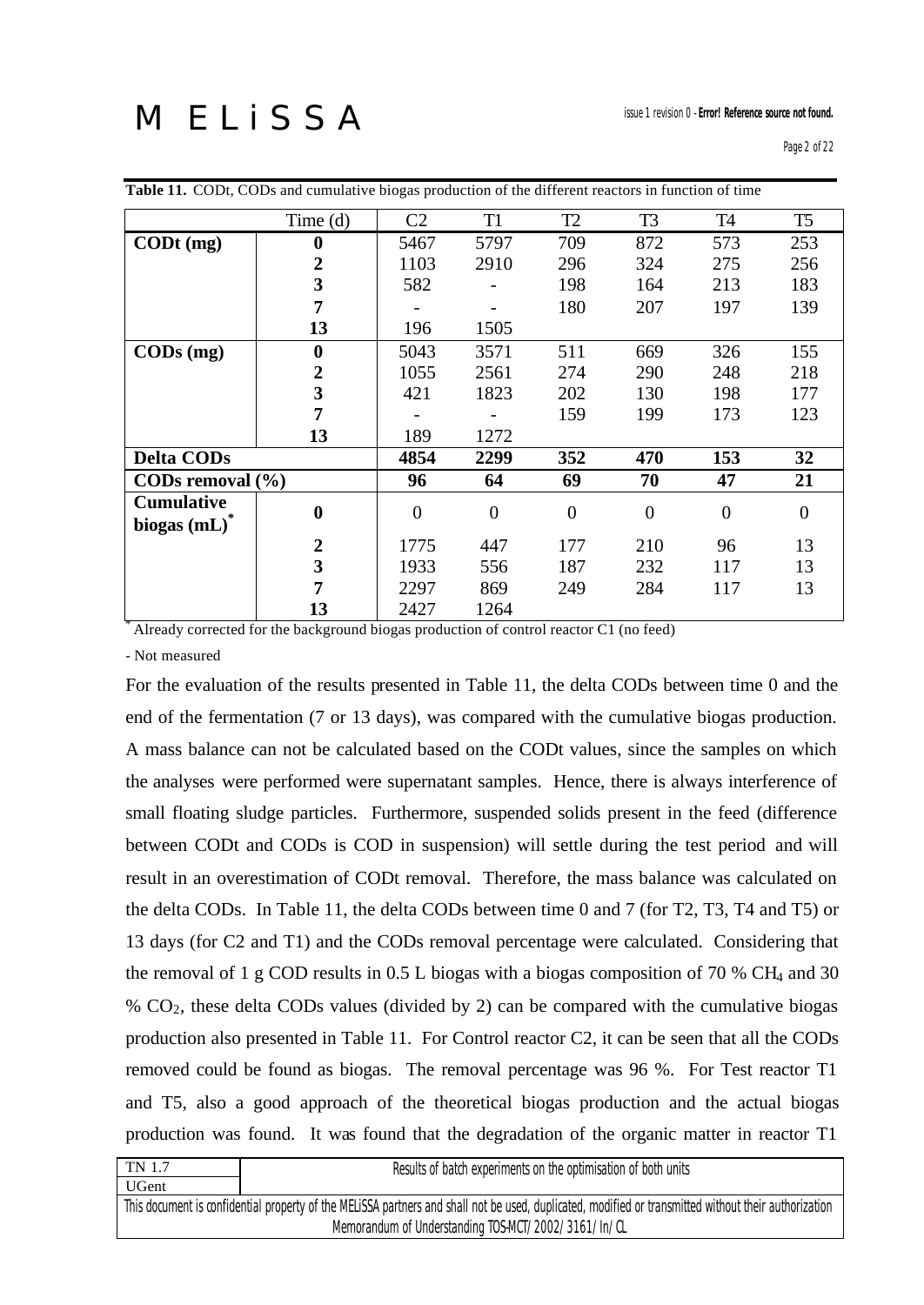was slow when compared to the control reactor (C2). Hence, the COD was not easily biodegradable. This reactor was fed with effluent of a near critical liquefaction treatment without oxidant. The CODs fraction present after 13 days of fermentation was be considered as being recalcitrant organic matter. This CODs represented 36 % of the CODs present at time 0. Hence the CODs removal percentage was 64 %. The reactor T5 resulted in a removal percentage of 21 %. For Test reactors T3 and T4, the biogas production was a bit higher than the estimated values based on the delta CODs values. This can be explained by the removal of other COD than CODs, namely COD in suspension and the fact that the delta CODs was slightly underestimated due to sludge mineralization (cell decay). Sludge mineralization occurred because the test lasted for one week and the feed was low in COD. The removal percentage of T2, T3 and T4 were 69, 70 and 47 % respectively. Overall, it was concluded that the effluent samples of the liquefaction unit were not toxic to methanogenesis but that a small fraction was recalcitrant (CODs after the fermentation).

In Figure 7, the evolution of the total VFA concentration (mg/L) in the different reactors in function of time is depicted. As can be seen from Figure 7, the total VFA concentration decreased in all reactors in function of time. The high amount of VFA (acetate) in C2 at time 0 was due to the feed composition of this control reactor (3.2 g sodium acetate; hence 2.3 g acetate). The VFA concentration was below 170 mg/L for all the reactors after 3 days of fermentation. After 7 days, no VFA were detected in the reactors C1, T2, T3, T4 and T5 (VFA of C2 and T1 not measured). Hence, all the biodegradable compounds were converted at this point. The VFA concentration of C2 and T1 was measured after 13 days of fermentation and was 0 mg/L for the control reactor and 30 mg/L for test reactor T1.

| TN 1.7                                                                                                                                                | Results of batch experiments on the optimisation of both units |  |  |  |
|-------------------------------------------------------------------------------------------------------------------------------------------------------|----------------------------------------------------------------|--|--|--|
| UGent                                                                                                                                                 |                                                                |  |  |  |
| This document is confidential property of the MELiSSA partners and shall not be used, duplicated, modified or transmitted without their authorization |                                                                |  |  |  |
| Memorandum of Understanding TOS-MCT/2002/3161/In/CL                                                                                                   |                                                                |  |  |  |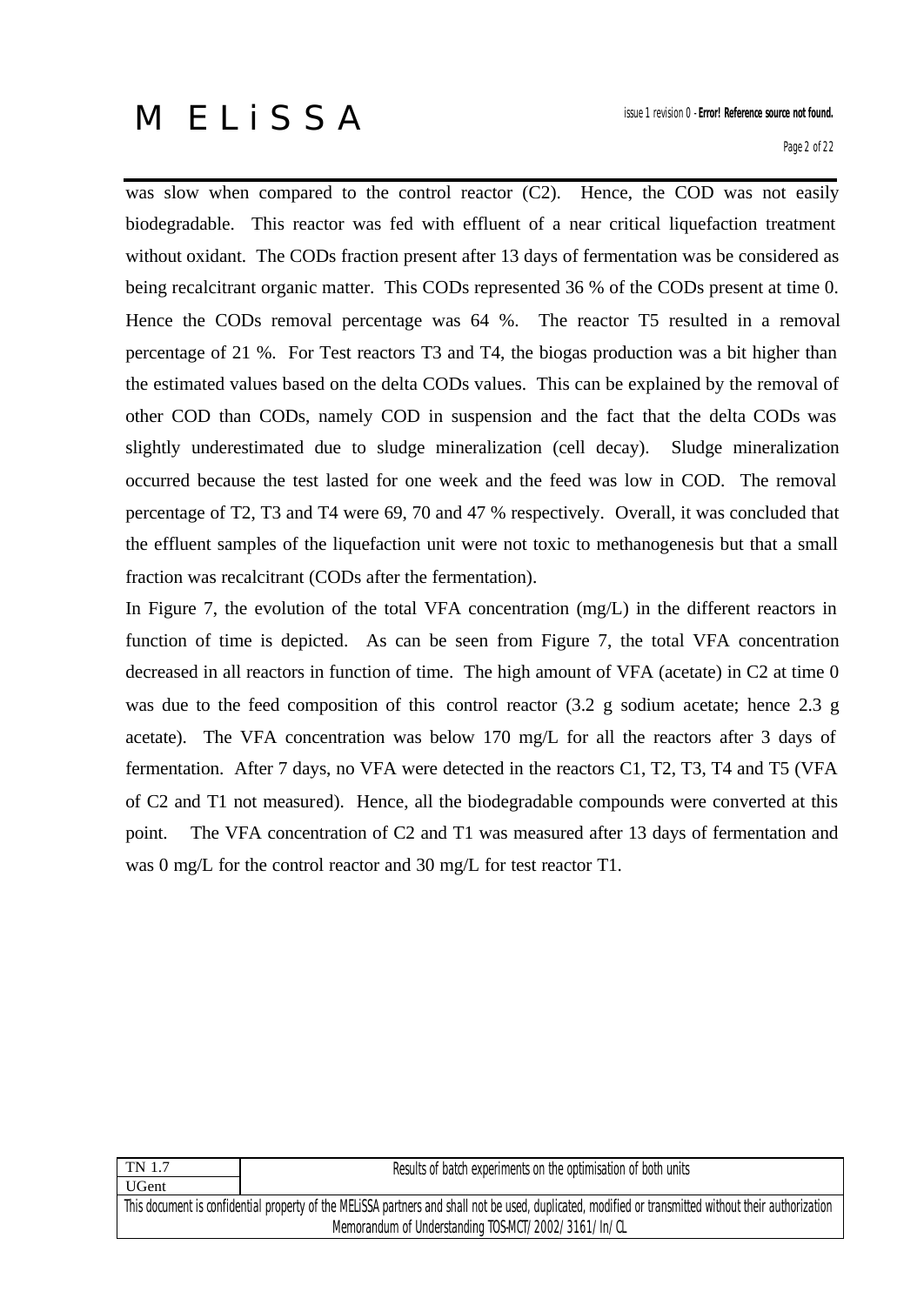

**Figure 7.** Evolution of the total VFA concentration (mg/L) in the different reactors in function of time (d)

After this fermentation, an easily biodegradable compound (glucose) was added to the different reactors to verify whether the CODs left after the first fermentation test was recalcitrant or whether toxic compounds were formed during the fermentation of organic matter present in the effluent of the liquefaction unit. Therefore, the reactors were supplied with 1 g of glucose  $(= 1$ g COD), the volume of the reactors was adjusted to 1 L and the pH of the reactors was adjusted to  $7.3 \pm 0.3$  with NaOH (5 N). At time zero and at the end of the fermentation, a sample of the supernatant was taken and analysed for CODs. These results are presented in Table 9. Since the volume of the reactor was 1 L, the concentration was easily recalculated into absolute amount (mg).

| UGent                                                                                                                                                 |  |  |  |  |
|-------------------------------------------------------------------------------------------------------------------------------------------------------|--|--|--|--|
|                                                                                                                                                       |  |  |  |  |
| This document is confidential property of the MELiSSA partners and shall not be used, duplicated, modified or transmitted without their authorization |  |  |  |  |
| Memorandum of Understanding TOS-MCT/2002/3161/In/CL                                                                                                   |  |  |  |  |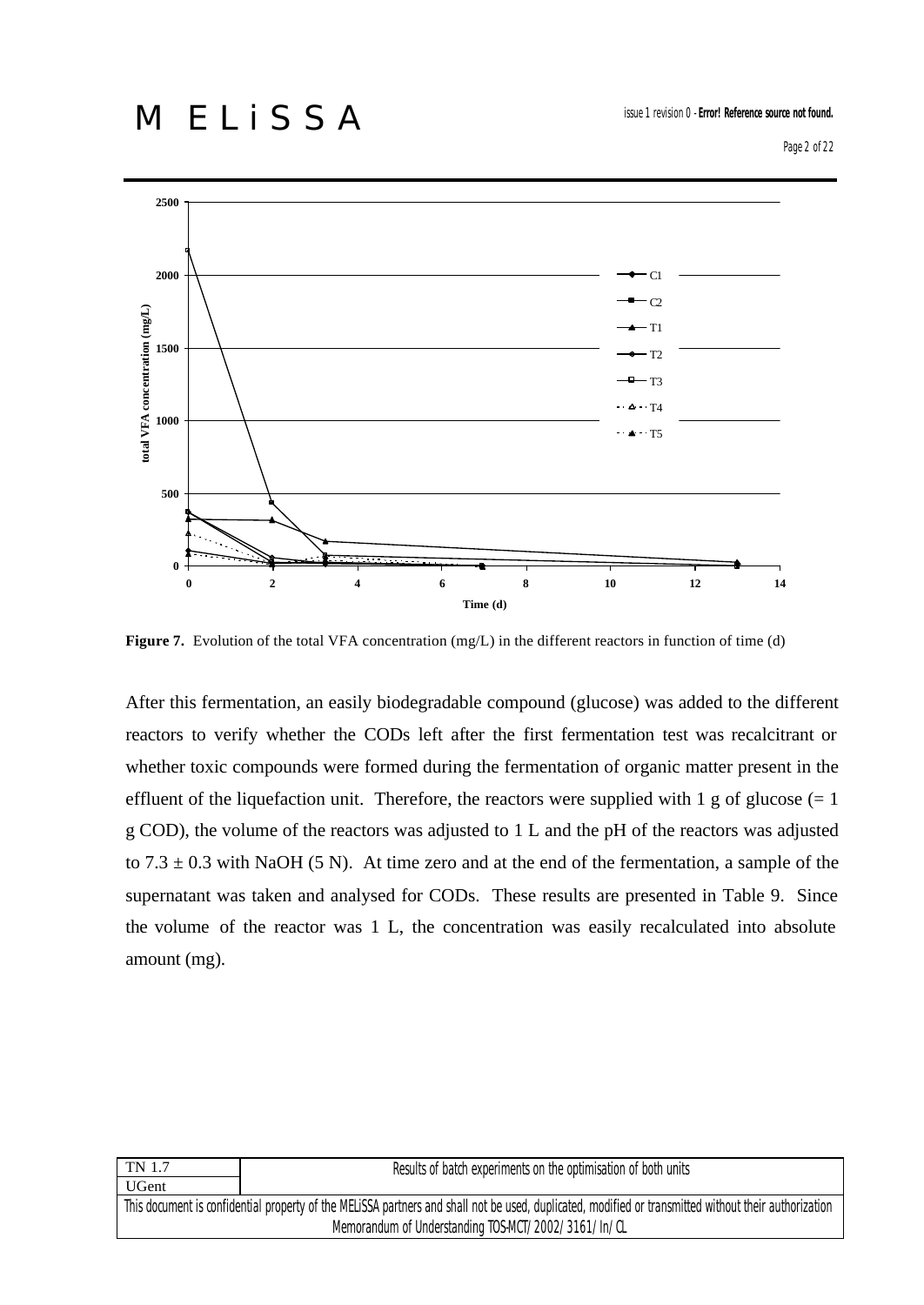|              |      |                          | <b>Table 12.</b> CODs (mg) results of the reactors supplied with 1 g glucose in function of time |      |                |                |                |
|--------------|------|--------------------------|--------------------------------------------------------------------------------------------------|------|----------------|----------------|----------------|
| Time $(d)$   |      |                          | Τ1                                                                                               | T2   | T <sub>3</sub> | T <sub>4</sub> | T <sub>5</sub> |
| $\bf{0}$     | 1254 | 1317                     | 2234                                                                                             | 1259 | 1185           | 1113           | 1160           |
| 3            |      | 266                      | 1209                                                                                             |      |                | -              |                |
| 6            | 169  | $\overline{\phantom{0}}$ |                                                                                                  | 189  | 200            | 203            | 224            |
| <b>Delta</b> | 1085 | 1051                     | 1025                                                                                             | 1070 | 985            | 910            | 936            |

- not measured

From Table 12, it can be seen that approximately 1000 mg or 1 g of soluble COD was removed in all the reactors. The higher value at time zero was due to rest COD from the first fermentation. If a biogas composition of 70 % CH<sub>4</sub> and 30 % CO<sub>2</sub> is supposed, a biogas volume of about 500 mL is expected for the removal of 1 g COD. The cumulative biogas production (mL) in function of time is depicted in Figure 8.



**Figure 8.** Cumulative biogas production (mL) of the reactors supplied with 1 g glucose (= 1 g COD) in function of time (d)

| TN 1.7                                                                                                                                                | Results of batch experiments on the optimisation of both units |  |  |  |  |
|-------------------------------------------------------------------------------------------------------------------------------------------------------|----------------------------------------------------------------|--|--|--|--|
| UGent                                                                                                                                                 |                                                                |  |  |  |  |
| This document is confidential property of the MELISSA partners and shall not be used, duplicated, modified or transmitted without their authorization |                                                                |  |  |  |  |
| Memorandum of Understanding TOS-MCT/2002/3161/In/CL                                                                                                   |                                                                |  |  |  |  |